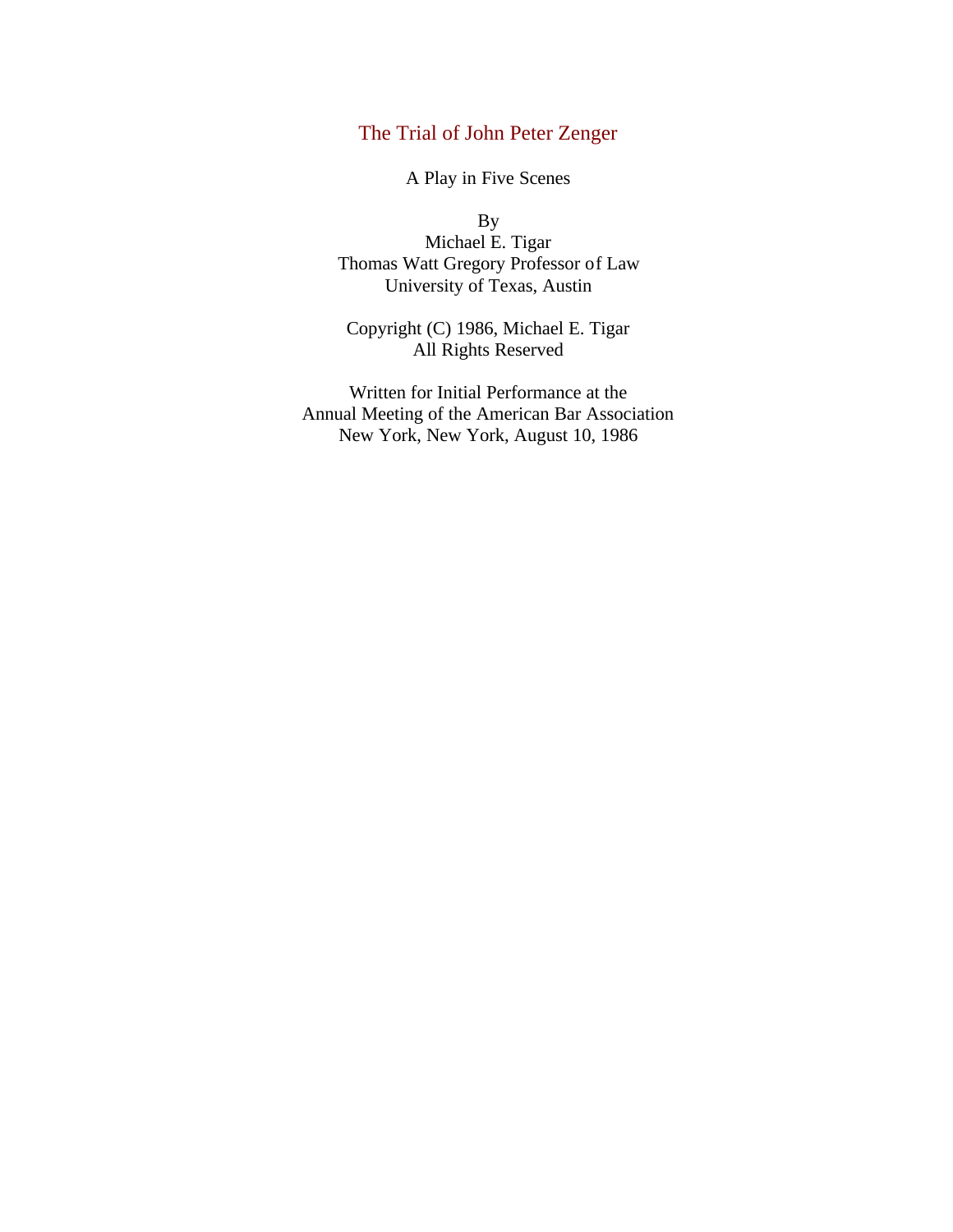## **The Trial of John Peter Zenger**

Cast of Characters, in Order of Appearance (With Names of Actors at Initial Performance)

John Peter Zenger, a Printer (Scott Armstrong) Chief Justice James Delancey (Tim Miller) James Alexander, a Lawyer (David Keyser) Richard Bradley, Attorney General of New York (Mac Williams) John Chambers, a Lawyer (Rick Froom) Andrew Hamilton, a Lawyer (Michael E. Tigar) Margaret Hamilton, His Daughter (Katherine Tigar) Peter Zenger, Zenger's Son (Steve Cummins) Thomas Hunt, Foreman of the Jury (G. William Birrell)

Scene I: Supreme Court, New York City, April 1735 Scene II: Andrew Hamilton's Home in Philadelphia, August 1735 Scene III: The Black Horse Tavern, New York City, August 1735 Scene IV: Supreme Court, New York City, August 1735 Scene V: Supreme Court, New York City, August 1735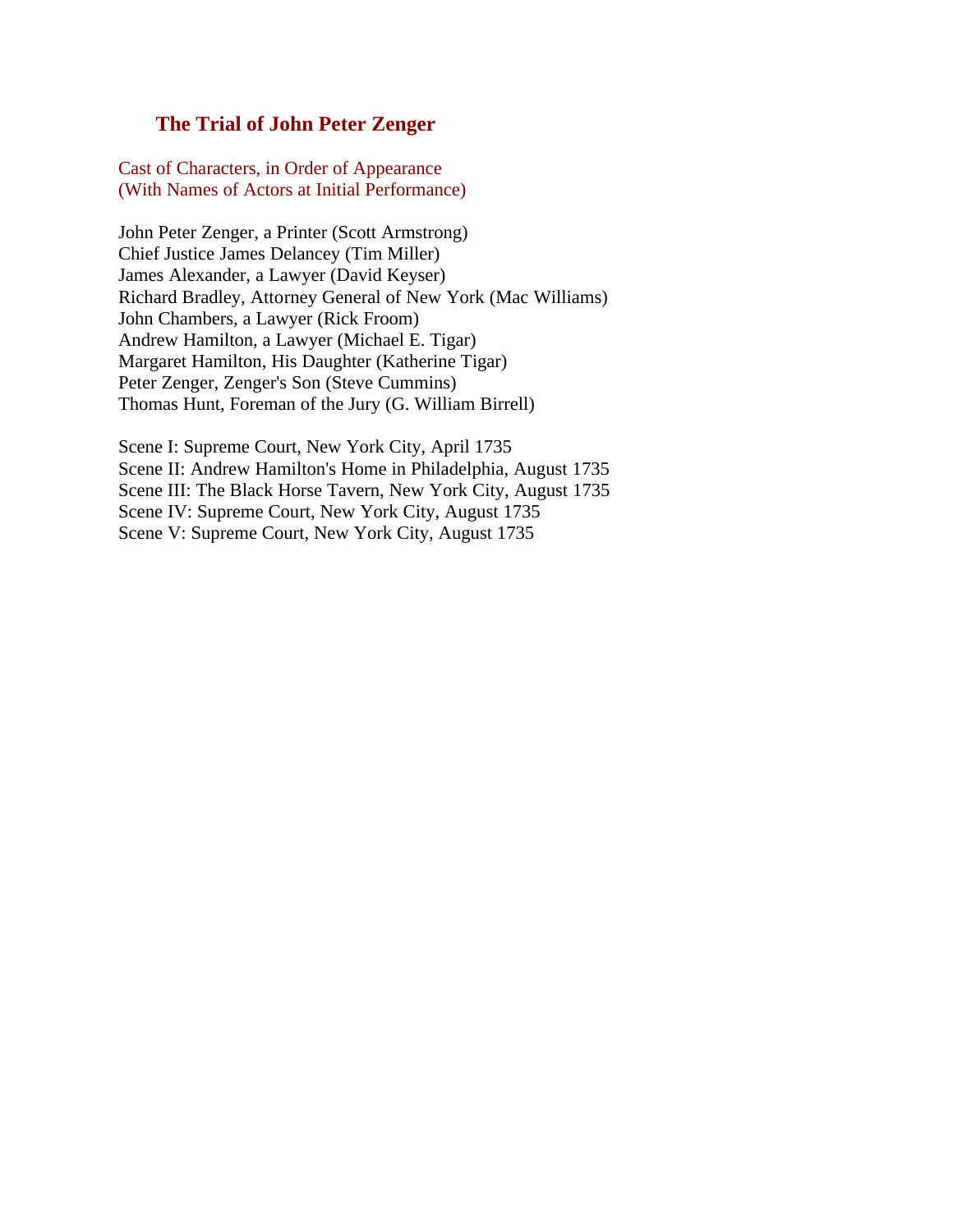### Program Notes:

 The libel trial of John Peter Zenger was a celebrated event in American colonial history: it fueled the dispute over freedom of the press in New York for decades thereafter.

 Briefly, Zenger was arrested and charged with libeling the Colonial Governor, William Cosby. The Chief Justice, James Delancey, who presided at the trial, was a wealthy adherent to Cosby's cause, and was only 32 years old at the time of the trial. Cosby appointed Delancey to be chief justice when the former Chief Justice ruled against Cosby in a celebrated suit. But he kept Delancey on a tight rein, and appointed him to serve during Cosby's "will and pleasure." Zenger's paper protested these arbitrary actions.

 Zenger was initially represented by James Alexander, a young lawyer who was a financial supporter of Zenger's paper and probably author of some of its more controversial material. When, as we will see, Chief Justice Delancey disbarred Alexander in reprisal for his moving to unseat him, the defense was left in a quandary. Zenger moved for appointed counsel, and John Chambers was appointed. Chambers, however, was a known supporter of Governor Cosby, and Zenger's friends feared to let him conduct the defense alone. (Zenger was also represented by William Smith, who was also disbarred for joining in the motion. For purposes of this dramatization, we have left Mr. Smith in the wings.)

 Enter Andrew Hamilton. Hamilton, born in Scotland in 1676 (1656 according to one source), was a renowned trial lawyer who in 1735 lived in Philadelphia. He was (according to some sources) the only American of his time who had been admitted to practice in the Inns of Court in London. He was counsel to the family of William Penn in a celebrated case that spawned legal proceedings on both sides of the Atlantic. He was a friend of Benjamin Franklin, who was at that time a printer in Philadelphia. Hamilton held many public offices in Pennsylvania, and was Speaker of the Assembly from 1729 until he retired in 1739 (with the exception of one year).

Zenger was a German Immigrant, born in 1697. He came to America in 1710. Zenger did an apprenticeship and thereafter ran a printing business in various locations until he was financed in business by the opponents of Governor Cosby in 17314. His New York Weekly Journal, the subject of this prosecution, first appeared in November 1733. Governor Cosby finally became sufficiently upset by Zenger's paper that he began proceedings against it in October 1734.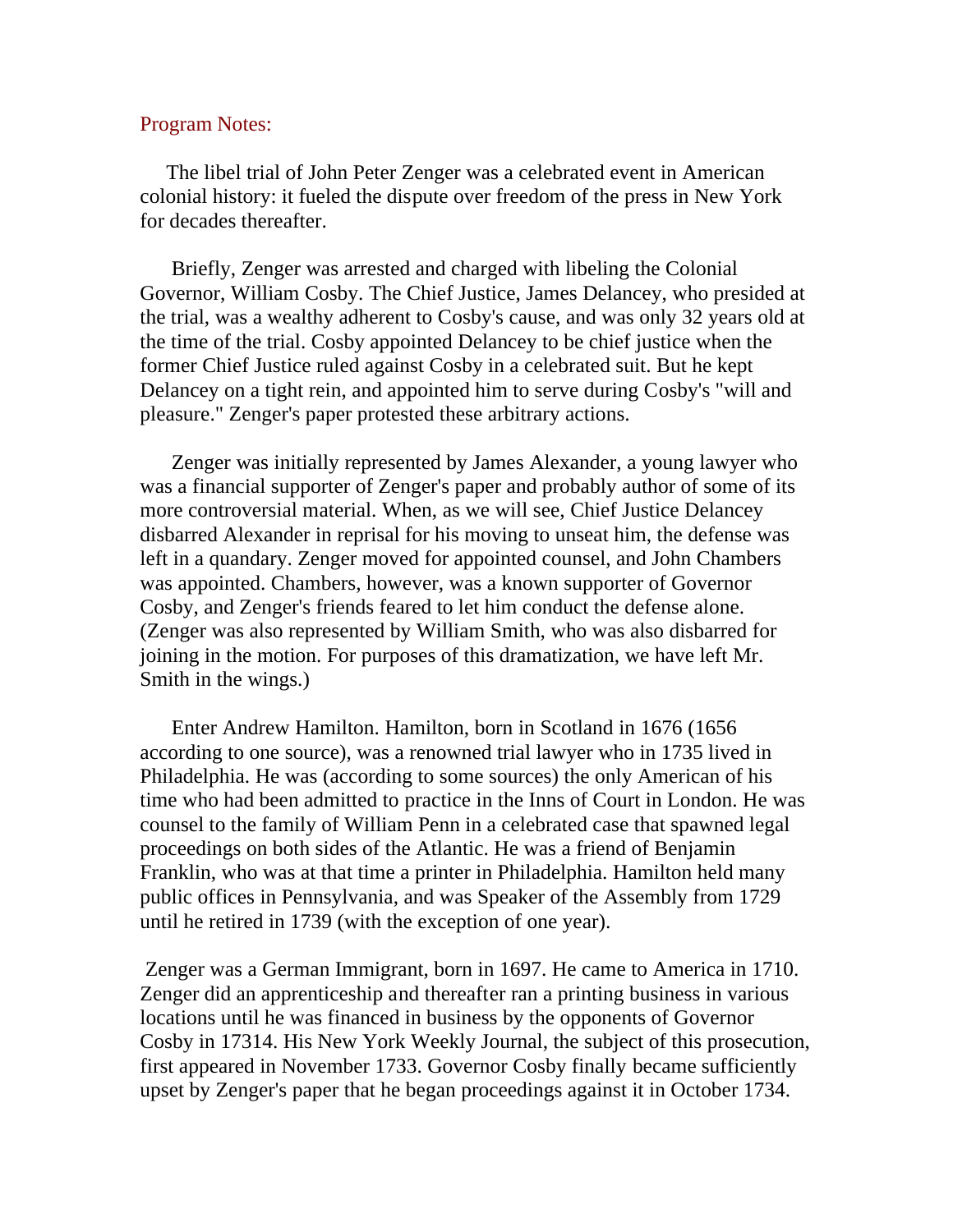The script of this play is based in part upon the transcript of the trial authored by Hamilton and Alexander, and upon other contemporary records. Much dialogue has been recreated, and the proceedings have been heavily edited. However, the attitudes and thoughts expressed by the parties are welldocumented. This play faithfully recreates the role of advocates in 18th Century libel cases, of which Zenger's was the most celebrated. For further reading, See 5. Katz, ed., a Brief Narrative of the Case and Trial of John Peter Zenger, Printer of the New York Weekly Journal, by James Alexander (2d Ed. 1972); V. Buranelli, ed., Notes on the Trial of Peter Zenger (1957) L. Rutherfurd, John Peter Zenger: His Press, His Trial (1904).

 Hamilton's arguments in Zenger's case represented a considerable stretching of the rigorous law of libel as it stood in 1735. He had concluded that he could not convince the Judges of his position, and was really speaking to the Jury. Indeed, Professor Katz's Book reprints some rejoinders to Hamilton that appeared in print in New York two years after the trial. However, Benjamin Franklin wrote in 1738 that an English lawyer said of Hamilton's argument: "If it is not law, it is better than law, it ought to be law, and it will always be law wherever Justice prevails." Governeur Morris said much later that "the trial of Zenger in 1735 was the Morning Star of that Liberty which subsequently revolutionized America."

#### Acknowledgements:

 Special thanks must go to Elizabeth B. Ulmer, Class of 1987, University of Texas School of Law, for valuable research assistance. Dr. Kendall, formerly of the University of Texas and now at Smith College, consulted, coached, and provided several critical readings of the manuscript. Richard Runkel of the University of Texas directed the initial performance. He, and the actors listed above, played a valuable role in shaping this version of the play. Steve Parks, also of UT, was technical director.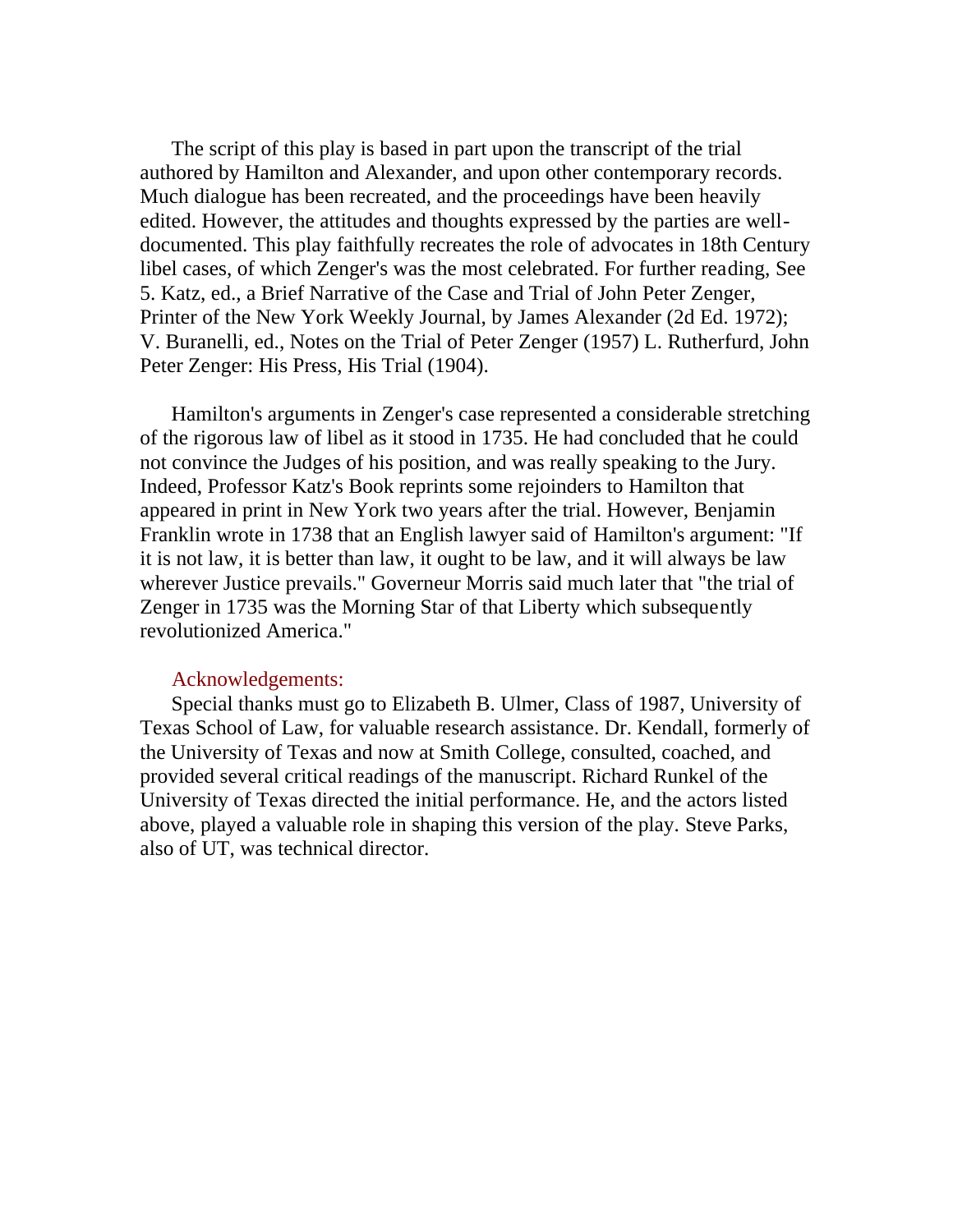# **The Trial of John Peter Zenger**

# Scene I

 The Courtroom in New York. Alexander is at counsel table. The Attorney General is at his table. Chambers is seated in the audience. Zenger is in the dock.

| Voice off:      | Be upstanding in court.                                                                                                                                                                                                                                                                                                                                                                                                                                                                                                                                         |  |  |  |
|-----------------|-----------------------------------------------------------------------------------------------------------------------------------------------------------------------------------------------------------------------------------------------------------------------------------------------------------------------------------------------------------------------------------------------------------------------------------------------------------------------------------------------------------------------------------------------------------------|--|--|--|
|                 | (The Chief Justice enters. He takes his place. He nods to everyone to be<br>seated.)                                                                                                                                                                                                                                                                                                                                                                                                                                                                            |  |  |  |
| Chief J:        | The cause is the Attorney General against John Peter Zenger, on information<br>for a misdemeanor. Is the prisoner in court?                                                                                                                                                                                                                                                                                                                                                                                                                                     |  |  |  |
| Alexander:      | He is, Your Honor.                                                                                                                                                                                                                                                                                                                                                                                                                                                                                                                                              |  |  |  |
| Chief J:        | Mr. Attorney General?                                                                                                                                                                                                                                                                                                                                                                                                                                                                                                                                           |  |  |  |
| Att'y<br>Gen'l: | Your Honor, I have filed the information with Mr. Clerk. In brief, I charge that<br>John Peter Zenger, of the city of New York, being a seditious person; and a<br>frequent publisher of false and seditious libels, and wickedly and maliciously<br>devising to traduce, scandalize and vilify the government of our Lord the King<br>under the administration of Governor William Cosby and his ministers and<br>officers, did upon two named days print and publish and cause to be printed<br>and published certain false, malicious and scandalous libels. |  |  |  |
| Chief J:        | This is not an indictment, then?                                                                                                                                                                                                                                                                                                                                                                                                                                                                                                                                |  |  |  |
| Alexander:      | As Your Honor well knows, for your honor was unable to persuade the grand<br>jury to return an indictment. So it is that Mr. Attorney comes to court with his<br>information.                                                                                                                                                                                                                                                                                                                                                                                   |  |  |  |
| Chief J:        | That will be enough, Mr. Alexander. The court knows the state of these<br>proceedings. And what, has that to do with the application you bring before<br>me?                                                                                                                                                                                                                                                                                                                                                                                                    |  |  |  |
| Alexander:      | Everything, your honor. From the grand jury refusing to indict, to the order in<br>council to burn Mr. Zenger's papers, to the excessive bail, to the application of<br>today, it is all woven from the same cloth.                                                                                                                                                                                                                                                                                                                                             |  |  |  |
| Chief J:        | You have a care, Mr. Alexander. The court is not accustomed to these liberties.<br>What is your application?                                                                                                                                                                                                                                                                                                                                                                                                                                                    |  |  |  |
| Alexander:      | May it please the court. On the 15th of October last, being the year 1734, Your                                                                                                                                                                                                                                                                                                                                                                                                                                                                                 |  |  |  |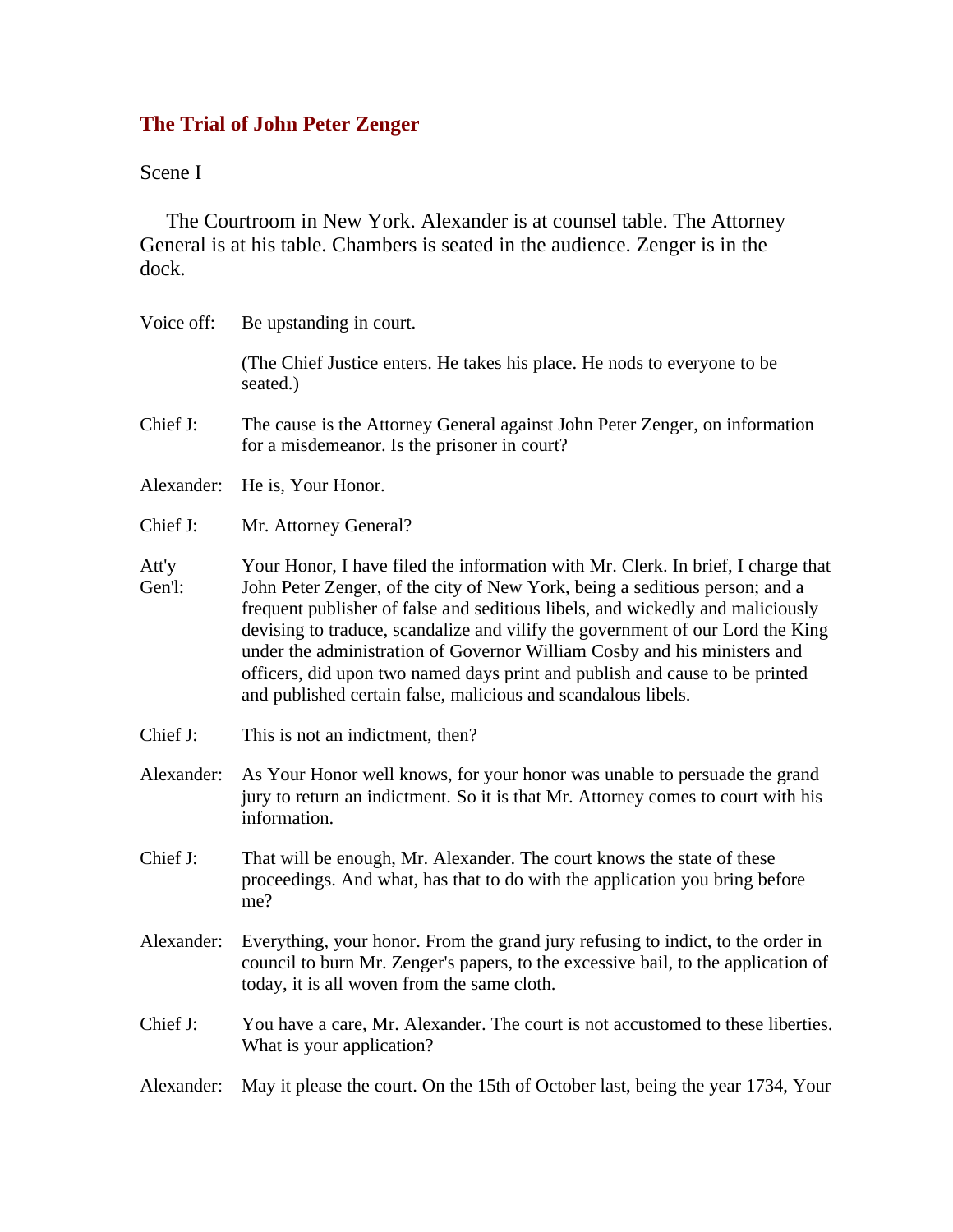Honor charged the grand jury in terms that suggested that Zenger should be indicted for felony for publishing certain seditious libels, allegedly criticizing the Governor and his officers. The grand jury declined to indict. Two days later, on the 17th of October, the Governor and his council, which Governor had appointed your honor, ordered the assembly to meet and inquire into Zenger and those who wrote the words that gave the Governor offense. When the Assembly refused to do any such thing, and so reported on the 22d of October, the council took matters into its hands. At a meeting of the council at which you, Mr. Chief Justice, were present, it was determined to order Zenger's papers burnt by the public hangman. When the Court of Quarter Sessions refused to carry out this order, because it was clearly unlawful, the Sheriff ordered his own slave to light the fire. That was November 6. On November 17, the Sabbath, the prisoner Zenger was arrested in his home. Was this upon a judicial warrant? No, Your Honor, it was upon another of these orders of the council, at a session presided over by the Governor himself. So Zenger was held until the grand jury's term ended without it returning an indictment. If Zenger then had a hope of his freedom, it was dashed by the Attorney General, who filed this information on the very day the grand jury adjourned without day, the 28th of January 1735.

- Chief J: You omit to say, Mr. Alexander, that I myself issued the writ of habeas corpus to have Mr. Attorney general show cause why Zenger was held.
- Alexander: And then again committed Zenger to jail for want of the four hundred pounds bail.
- Chief J: Enough of this. What is your application?
- Alexander: We take exception, pleasing the Court, to the commission by which you sit.
- Chief J: You take exception to what, sir? Never was a Scotsman but knew the sea, but you, sir, are closer to the wind than is safe for your craft.
- Alexander: Your Honor's commission, and I have it here, recites that Governor William Cosby, exercising the authority of King George the second, appoints you to serve as Chief Justice in this province, and here are the words upon which we found our exception "during our will and pleasure."
- Chief J: And what moves you to take exception, as you put it, to my commission?
- Alexander: My submission rests upon two points, the one in law and the other in fact. By the statutes and the common law, judges are to be appointed and serve during good behavior, and not at the will and pleasure of the Sovereign's deputy. A judge who sits at the Governor's pleasure is no judge at all, but only another arm of the executive. Nor does it appear that the commission was granted with the advice and consent of the council, without which advice and consent his excellency the Governor cannot issue a commission. That is my first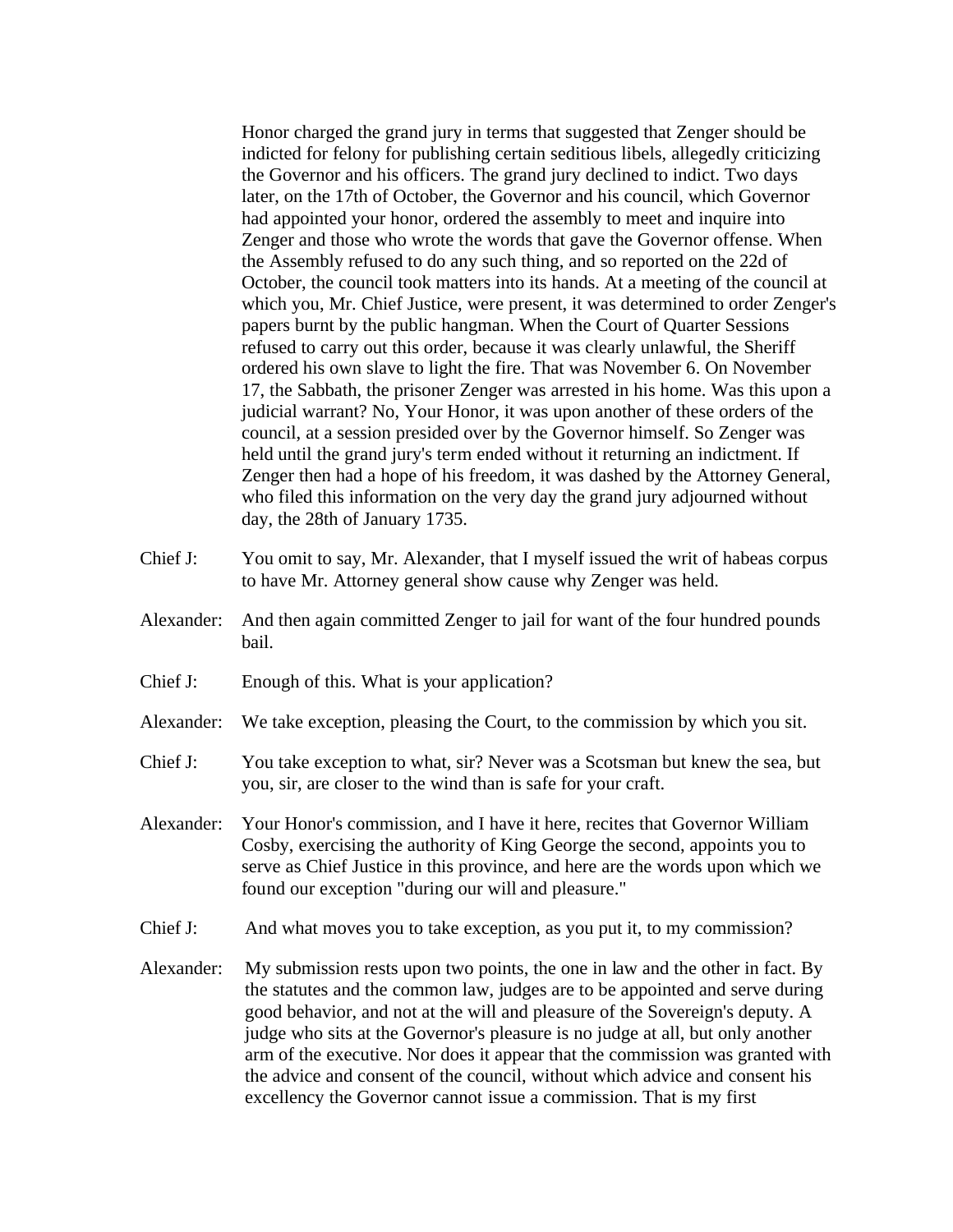submission.

- Chief J: Mr. Attorney General?
- Att'y Gen'l: Your Honor, Mr. Alexander is out of place. Not simply that he does not, so far as one can see, know his place, but he does not know the law of this place. Whatever Parliament may have done about the judges of England, His Majesty's right to control matters in these, his colonies and dominions, is not subject to such a question. And if His Majesty should wish his judges in these colonies to serve at the will and pleasure of a Governor, that is his prerogative. . . and the Governor's.
- Chief J: I thought as much. Your second submission, sir.
- Alexander: It follows from the first. You serve at the Governor's will and pleasure. Now, this is the same Governor that sent to have Zenger arrested without a judicial warrant, that had Zenger's newspapers burned, and that sent your honor before the grand jury to charge them so that Zenger would be indicted. If you sit at the will and pleasure of such a governor as Mr. Cosby, then his cause is your cause, and my Lord Coke, (Nods at Attorney General) who is authority on both sides of the ocean, says in Dr. Bonham's case, that "it is an established maxim that no man can be judge in his own case."
- Chief J: That will be enough, sir. I see where this is going. You thought to gain a great deal of applause and popularity by opposing this court, but you have taken matters so far that either I must go from the Bench or you, Mr. Alexander, from the Bar. Therefore, this court orders that you, having been forewarned, having actually put these exceptions into court, your name is ordered struck from the roll of attorneys.
- Alexander: You order me disbarred? For filing a motion in court?
- Chief J: Yes, sir, I do. I tell you Alexander, that the grand jury heard, as did I before them, enough of your dealings with the prisoner Zenger that I know, although perhaps I cannot prove, how this scandalous paper came to be. Your money, Alexander, yours and others of your party. Your words, Alexander. And now your insolence. I tell you straight, sir, that I would as leave you stood in the dock with the prisoner, but I content myself with the order I have given.
- Zenger: Your Honor, does this mean Mr. Alexander cannot be my attorney?
- Chief J: It means, sir, that he cannot be anyone's attorney, not in this court.
- Zenger: Then, if I understand the law, this is a case of misdemeanor, because the grand jury did not return a true bill.
- Chief J: Sir, this point has been argued by Mr. Alexander.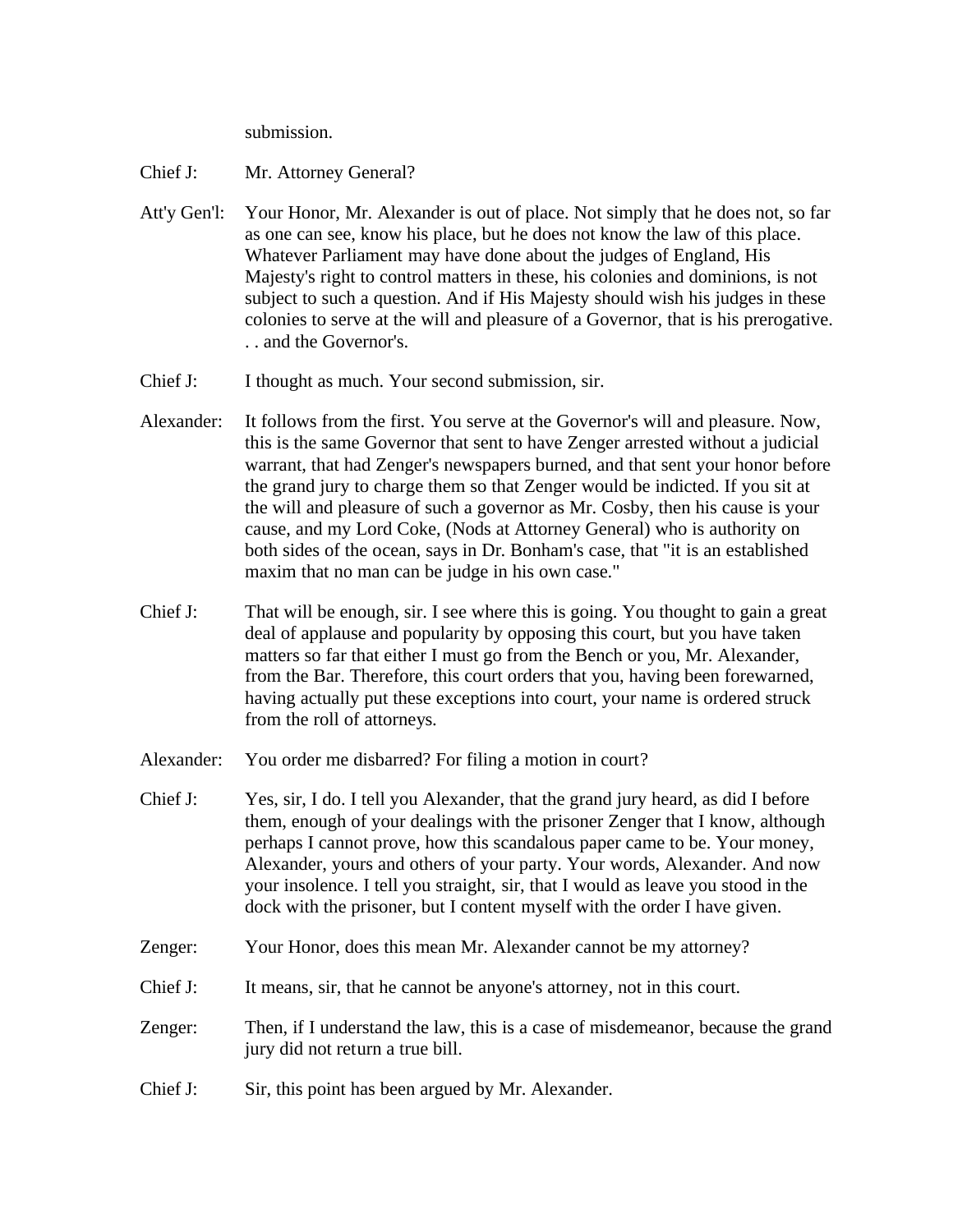| Zenger:   | Not this point, I should hope. In cases of misdemeanor, I am by the common<br>law allowed counsel. Is this so?                                                                   |  |  |
|-----------|----------------------------------------------------------------------------------------------------------------------------------------------------------------------------------|--|--|
| Chief J:  | Ah yes.                                                                                                                                                                          |  |  |
| Zenger:   | Then I should wish that the court would appoint a counsel for me, to conduct<br>my defense.                                                                                      |  |  |
| Chief J:  | (After a look at the Attorney General.) Very well. I see Mr. Chambers in court.<br>He is appointed to act as your counsel. Mr. Chambers?                                         |  |  |
| Chambers: | (Comes forward.) Your Honor?                                                                                                                                                     |  |  |
| Chief J:  | You will act as the prisoner's counsel.                                                                                                                                          |  |  |
| Zenger:   | But Mr. Chambers is a member of Governor Cosby's party.                                                                                                                          |  |  |
| Chief J:  | And perhaps the more likely to know the proper procedure in this court, for all<br>that. Mr. Chambers, have you an application?                                                  |  |  |
| Chambers: | Only for a struck jury, selected from the book of freeholders, your honor.                                                                                                       |  |  |
|           | (Zenger tries to get Chambers' attention.)                                                                                                                                       |  |  |
| Chief J:  | Have you another application, sir? (Smiles.)                                                                                                                                     |  |  |
| Chambers: | No, sir.                                                                                                                                                                         |  |  |
| Chief J:  | The court appreciates your service, Mr. Chambers. We stand adjourned to the<br>4th of August of this year, three and one-half months hence. The prisoner is<br>remanded to jail. |  |  |
|           | (Lights down.)                                                                                                                                                                   |  |  |
| Scene II  |                                                                                                                                                                                  |  |  |

 Library in Hamilton home, Philadelphia, August 1735. There is a large chair, in which Hamilton has fallen asleep, his foot on a gout stool. This is right front. (The rest of the set is in darkness, and this area is defined with a spotlight.) Margaret enters from left, and stands in front of chair.

|           | Margaret: Father. Father                                                                    |
|-----------|---------------------------------------------------------------------------------------------|
| Hamilton: | (Waking up.) Hmmmmm (Stretches, yawns.) Oh, Margaret. I must have drifted<br>off. (Pauses.) |
| Margaret: | Father, the coach is here. Samuel has put the bags in, all but your satchel.                |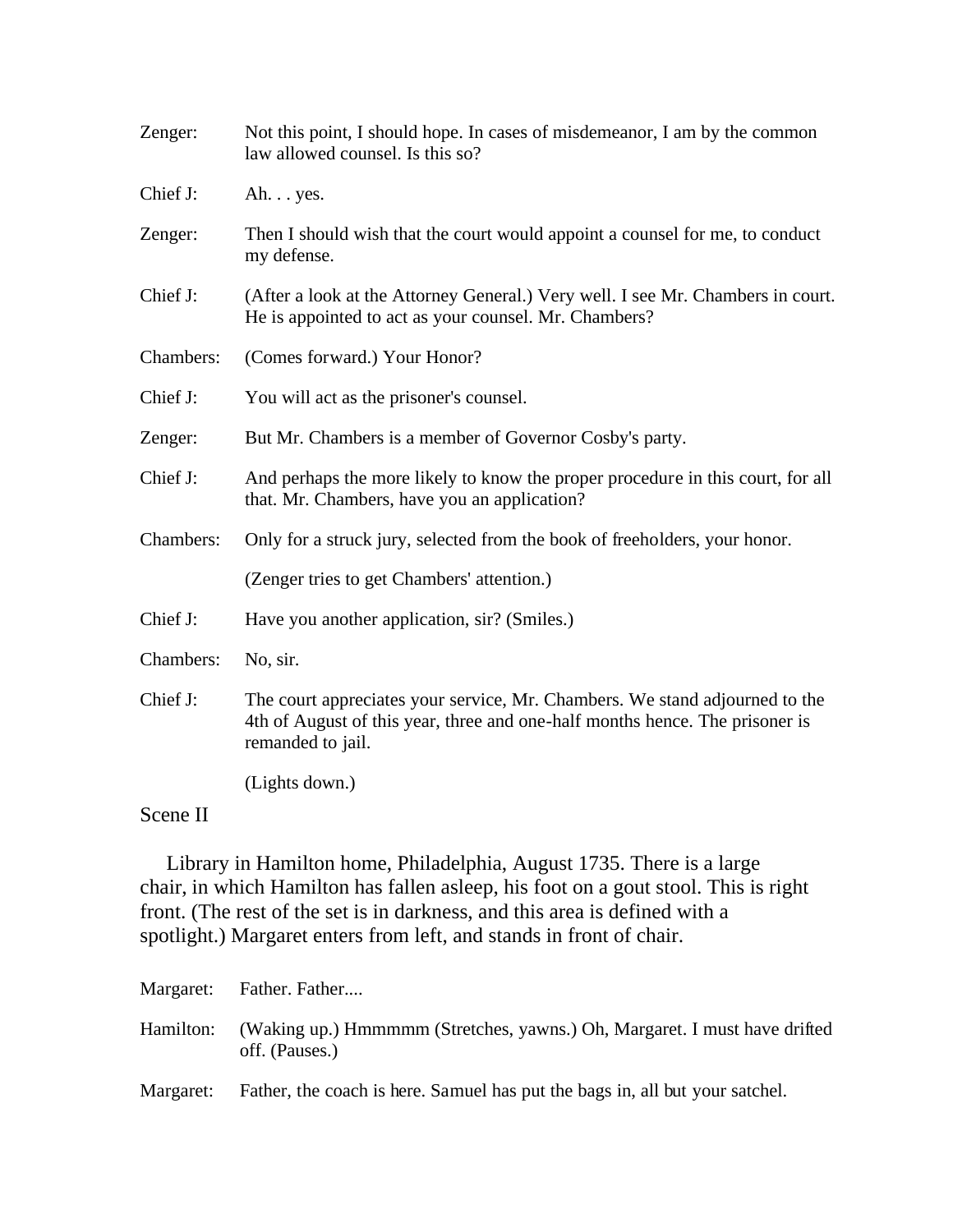| Hamilton:      | Oh, good. Good. Margaret, please, help me gather these papers. (Rises, with<br>difficulty.) There, that one. (Margaret begins to collect books and papers.)                                                                                                                                                                                                                                                                                                                                                                                         |  |  |  |
|----------------|-----------------------------------------------------------------------------------------------------------------------------------------------------------------------------------------------------------------------------------------------------------------------------------------------------------------------------------------------------------------------------------------------------------------------------------------------------------------------------------------------------------------------------------------------------|--|--|--|
| Margaret:      | Father, are you sure you are well enough for this. All the way to New York and<br>then a trial? Your gout is so bad that it.                                                                                                                                                                                                                                                                                                                                                                                                                        |  |  |  |
| Hamilton:      | (Interrupting.) Margaret, I'm quite well aware of my gout, thank you. My gout<br>is so bad that it threatens to take me like the forester takes the tree.                                                                                                                                                                                                                                                                                                                                                                                           |  |  |  |
| Ham. &<br>Mar: | (Together, it being obvious that this is a ritual between father and daughter.)<br>With broad ax blows at the base.                                                                                                                                                                                                                                                                                                                                                                                                                                 |  |  |  |
| Margaret:      | But why you father. Why must you go? It is not as if Mr. Franklin were being<br>tried. He at least is here in Philadelphia, and a friend. You don't even know this<br>man Zenger.                                                                                                                                                                                                                                                                                                                                                                   |  |  |  |
| Hamilton:      | Margaret, I am going because Alexander asked me to. He is an old friend from<br>many cases, and he is in trouble. I am not quite sure how much trouble. Look<br>ye here. Look at these articles. Do you think Zenger, with his background,<br>could have written them. Portraying the Governor as a dog. Dripping with<br>irony.                                                                                                                                                                                                                    |  |  |  |
| Margaret:      | If Zenger did not write them, who then?                                                                                                                                                                                                                                                                                                                                                                                                                                                                                                             |  |  |  |
| Hamilton:      | Why Alexander, of course. Don't you see. That's why this case is so important<br>to him. If Zenger does not keep silent, Alexander is in the dock. And Zenger<br>has kept silent, and has spent eight months in jail when just by telling the<br>Governor who wrote those articles he could be free. Eight months, from<br>November last until now.                                                                                                                                                                                                 |  |  |  |
| Margaret:      | But, father, why can't Zenger be on bail. You told me it was four hundred<br>pounds. Surely Alexander could raise that much, even if Zenger could not.                                                                                                                                                                                                                                                                                                                                                                                              |  |  |  |
| Hamilton:      | I don't know, Margaret. I don't know. Perhaps the plan is to gain public<br>sympathy for poor Zenger, so the jury will be more inclined to acquit.                                                                                                                                                                                                                                                                                                                                                                                                  |  |  |  |
| Margaret:      | But that does not tell me why you must go. Surely there are other lawyers in<br>New York than Alexander.                                                                                                                                                                                                                                                                                                                                                                                                                                            |  |  |  |
| Hamilton:      | Of course there are other lawyers. Just as William Penn could have had other<br>lawyers. But he did not. He sought me, and we went to London and pleaded for<br>him. And saved his inheritance. Of course there are other lawyers, but there is<br>not another in His Majesty's American colonies who is a member of the Inns of<br>Court in London. And not another one who is speaker of the Assembly in<br>Pennsylvania. (Pauses, grimaces.) And not another who is a sixty-eight year old<br>windbag with the gout. Oh, Margaret, I don't know. |  |  |  |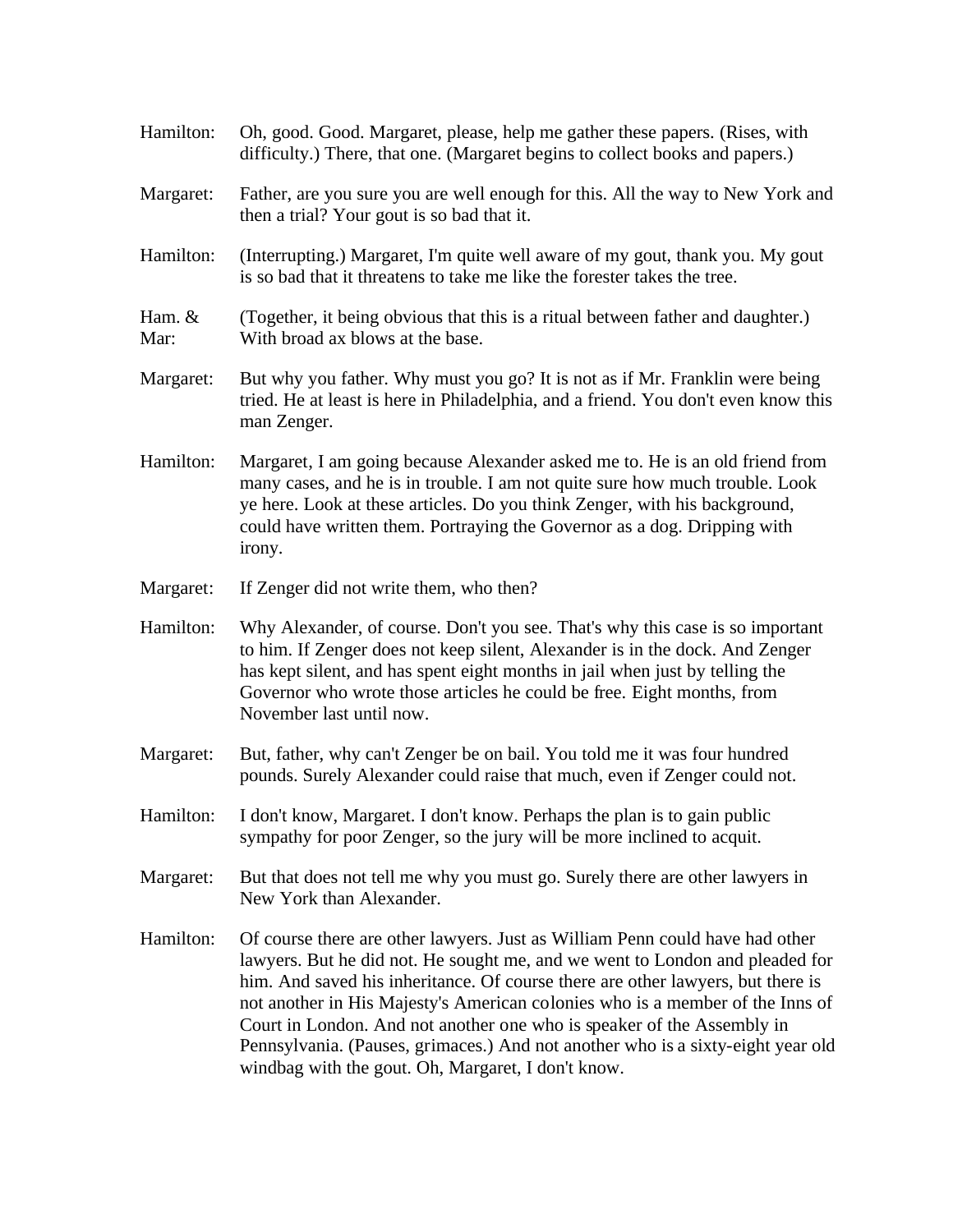Margaret: Father, you are so stubborn. Mr. Franklin says it is because you are a Scotsman.

- Hamilton: Margaret, you stay away from Mr. Franklin. He can't restrain his tongue, ahem, nor his other appetites. I have loaned five hundred pounds to young Ben Franklin, to help him start his paper. I am not willing that he should be wooing my daughter into the bargain. (Pauses.) As for me, I am stubborn by birth, a dissenter by choice, and an advocate by profession. And we are going to New York.
- Margaret: Of course, father. And I know you have no equal as lawyer. I know that.
- Hamilton: Not so, Margaret. Not I. Margaret, I tell you a story. These Quakers, as they call themselves, come together in a meeting house. They sit in straight chairs, in silence, and soon or late one of them speaks. They claim, or so they say to believe, that the speaker voices not his own voice, but that the spirit moves and calls out from that frail vessel of a body. And I would hope to think that when I speak to a jury about liberty, I only gave voice to a spirit, not God's but man's, that strives and struggles to be free. (Pauses, tired.) Let's go.

### Scene III

 The black horse tavern, with two tables. Alexander and Chambers are discussing the case. Zenger's son is listening.

|           | Chambers: But what was I to do?                                                                                                                               |  |  |  |
|-----------|---------------------------------------------------------------------------------------------------------------------------------------------------------------|--|--|--|
|           | Alexander: Do? You were to have asked that the exceptions be made part of the record.                                                                         |  |  |  |
| Chambers: | And join you, thrown out of court?                                                                                                                            |  |  |  |
|           | (Hamilton and Margaret enter.)                                                                                                                                |  |  |  |
| Hamilton: | Alexander, my good friend. And you must be Chambers. (They shake hands.)                                                                                      |  |  |  |
| Chambers: | An honor to meet you, sir.                                                                                                                                    |  |  |  |
|           | Alexander: How are you, sir?                                                                                                                                  |  |  |  |
| Hamilton: | How I am, Alexander, is that I have an attack of gout that threatens to fell me<br>like a tree.                                                               |  |  |  |
| Margaret: | I'm worried, Mr. Alexander. Can you reason with him?                                                                                                          |  |  |  |
| Hamilton: | Alexander, don't even try. What Margaret means is that I have been so cross<br>for the whole journey that she despairs whether I will ever speak a civil word |  |  |  |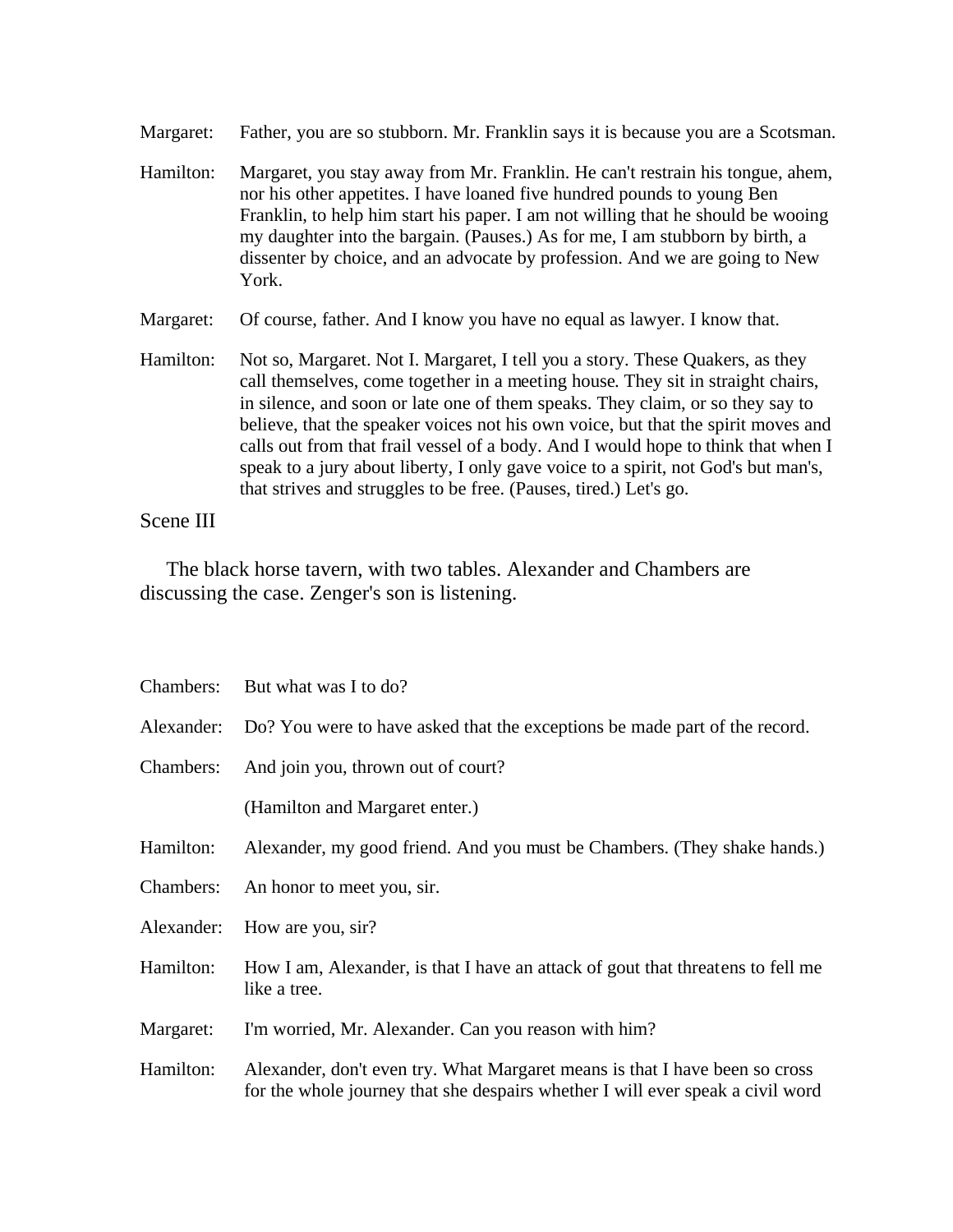again. Just the mood one needs for a trial like this one. (Turns, notices young Zenger.) And who is this?

- Zenger, Jr.: Peter Zenger, sir. The son of John Peter. They say, sir, that I am called to testify tomorrow against my father.
- Hamilton: Who says?
- Chambers: Young Zenger here has been subpoenaed by the Attorney General. We may be able to interpose an objection.
- Hamilton: And when you have done with that objection, I suppose you think to argue to this Chief Justice Delancey the finer points of libel.
- Chambers: I had prepared some authorities on that subject.
- Hamilton: Oh, you are a fox, Chambers.
- Chambers: Why, thank you, sir.
- Hamilton: That is not a compliment. A fox knows many things, but they are little things, clever things. For such a case as this, you must, like the hedgehog, know one big thing. And that, young sir, is how to speak to a jury.
- Chambers: I had only thought to look up the decisions and statutes, to be of what assistance 1 might in this case. But, there has been a difficulty with the jury.
- Hamilton: Difficulty?
- Alexander: The clerk of court was choosing a very particular sort of jury, to consist exclusively of the governor's baker, tailor, shoemaker, candlemaker and so on.
- Hamilton: And young Chambers, did you have a thought to object to packing the jurybox with these tradesmen, these men who might "crook the pregnant hinges of the knee, when thrift may follow fawning"?
- Alexander: (Breaking in). Oh, yes. Zenger passed a note, and Chambers objected. Now we think the jury will be taken only from the list of freeholders.
- Zenger, Jr.: That will mean that most of them will be inclined against the Governor and in favor of my father.
- Hamilton: How so?
- Zenger, Jr.: Well, sir, father and Mr. Alexander have known since January that this case would sometime come before a jury. And since there are only one thousand men listed in the freeholder book and eligible to serve, we have each week had an article in the newspaper about the duties, and the powers, of jurors in libel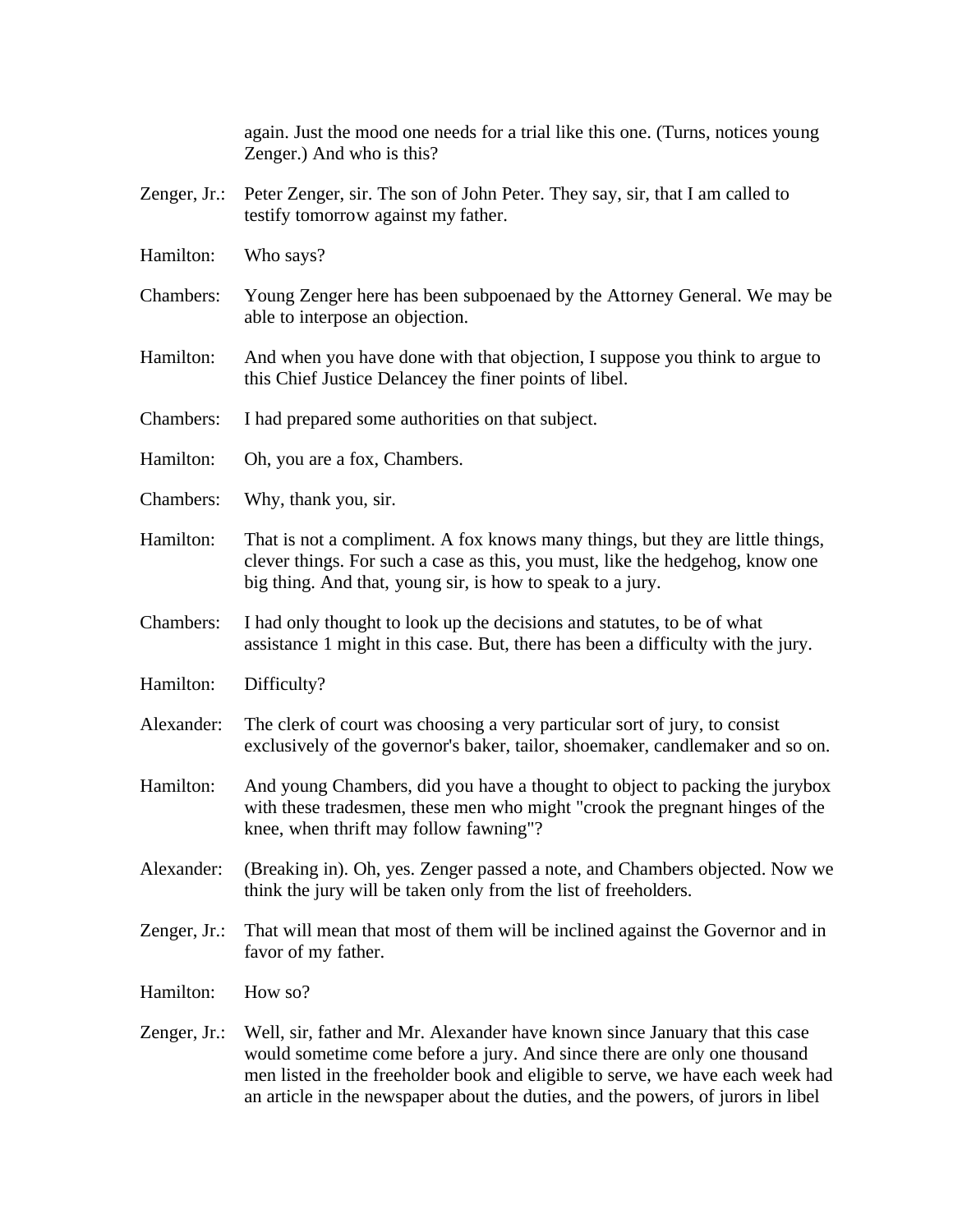cases.

Margaret: How did you know what to write in such an article?

- Zenger, Jr.: Well, Mr. Alexander . . . .
- Hamilton: (Interrupting) That will be enough. Margaret, there are some things in this practice of law that best repose in confidences shared and kept. Let us leave it that while Zenger is in prison, many talented writers have done their part. (Turns to Chambers.) now, listen to me, Chambers. You are, I hear, of Governor Cosby's party, and signed an address complimenting him.

Chambers: But, sir . . . .

Hamilton: Please, I am only saying facts. I don't care a jot for your politics, sir. You have sworn an oath, the same one as mine, and you will be faithful to it by defending this client even if it means the ruin of your political fortunes and perhaps of the governor himself. When we are done, you will probably surprise even yourself at how far loyalty to our client can carry you. I trust you, sir, to keep these confidences you have learned. Zenger has chosen to be silent, and not to name the authors of these supposed libels. We can but salute his courage. Young Zenger, I must go to the jail and speak to your father this night. I cannot think what manner of man would call a son to testify against his father, but, young man, this Attorney General seems bent upon just that mischief. Chambers, come to my rooms for dinner, you, too, Alexander, and bring your clever ideas. On tomorrow, I will play hedgehog to your fox, and together we will deprive the Chief Justice, that pompous periwig-pated hunter, of his intended quarry. Come along, Margaret.

### Scene IV

(The courtroom, just before the trial is to begin. The Chief Justice is standing in front of bench, robe on but no wig. The Attorney General enters from left.)

- Att'y Gen'l: You asked me to come. Chief J: Yes, Bradley. They say that Zenger has new counsel. Att'y Gen'l: Who says? Chief J: The rabble. The prisoner's friends. The cheap rag you have tried to suppress. What's the difference? They have brought Andrew Hamilton from Philadelphia.
- Att'y Gen'l: With respect, Your Honor, am I to tremble before this Hamilton? He was, so the legend goes, formidable as a younger man and now, in his seventh, or perhaps eighth decade, somewhat a parody of himself. The legal argument is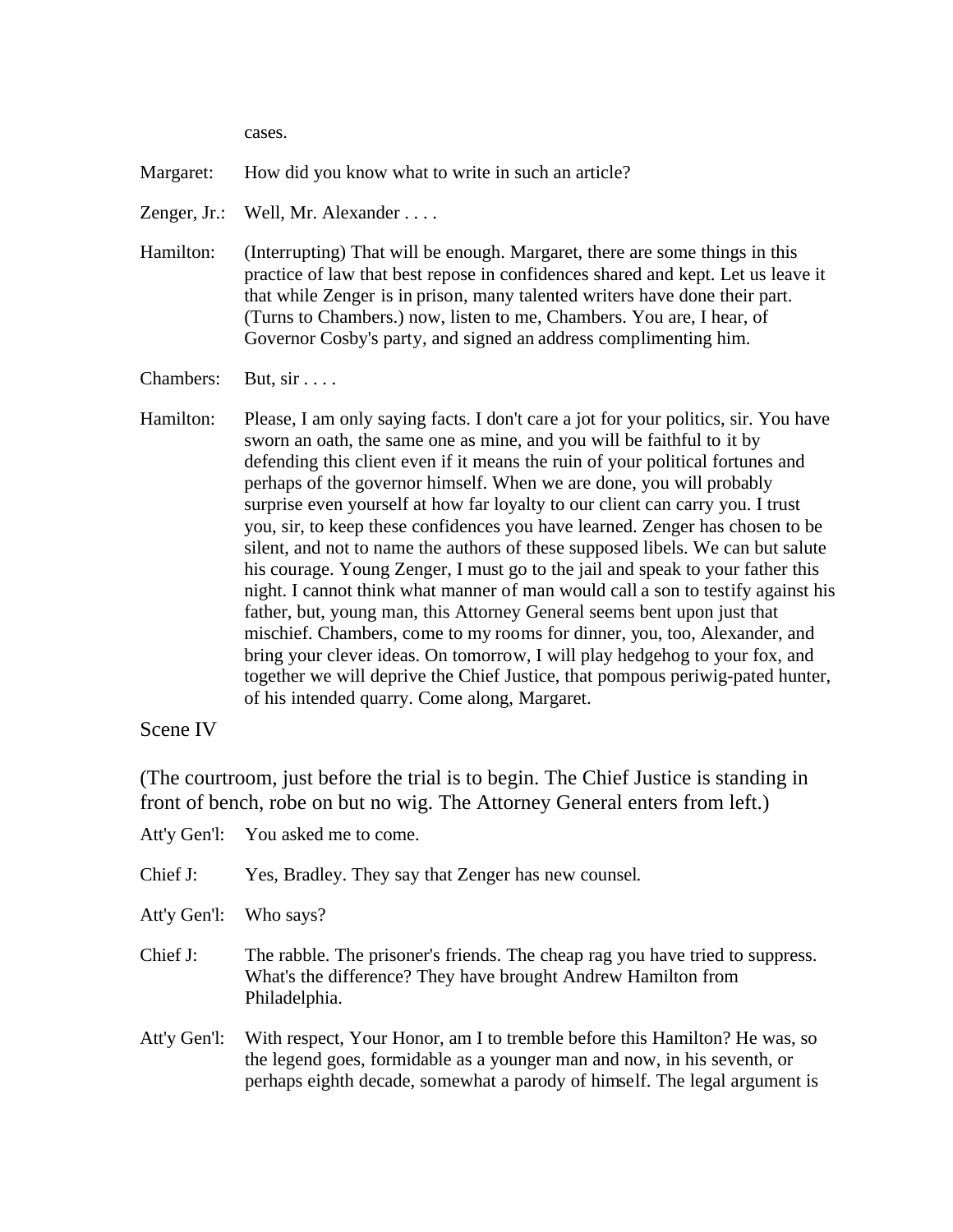the same. I can prove Zenger published the papers. The rest is Your Honor's business.

- Chief J: Not quite. Suppose he takes you on a new tack. Suppose he sails right into the wind of your argument and aims for the jury? What then, Bradley? Are you the man to pursue him?
- Att'y Gen'l: I can, I think, chase the old man on to whatever lee shore he heads for.
- Chief J: Bradley, with all respect, don't let your confidence outrun your ability.
- Att'y Gen'l: And with respect to Your Honor's position, and to the family name you bear, it is my job to prosecute this case.
- Chief J: And mine to judge it. I say only that your arguments may at some point run out. And if this fellow Hamilton should decide to rest himself upon some novel theory, that is my province and not yours. Do not be drawn into public confrontations that I can rule out of bounds, and that you cannot win.
- Att'y Gen'l: I appreciate Your Honor's concern, though your honor will excuse me if I do not share your assessment of my abilities.
- Chief J: I am not talking about abilities, but of whose responsibility a thing may be.
- Att'y Gen'l: if that is Your Honor's concern, so be it. I ask only that if your honor is to try my case, then, for the sake of my honor and my office, don't lose it for me.

(Lights out.)

### Scene V

 The courtroom. Zenger is in the dock. Chambers is alone at the defense table. Attorney General at government table. Hamilton and Margaret are in front row of audience. Jury foreman Thomas Hunt is in front row of audience.

| Voice off:   | Be upstanding in court. (Chief justice enters.)                                                                                                                                                                                                          |
|--------------|----------------------------------------------------------------------------------------------------------------------------------------------------------------------------------------------------------------------------------------------------------|
| Chief J:     | Is the prisoner in court?                                                                                                                                                                                                                                |
| Att'y Gen'l: | Yes, your honor.                                                                                                                                                                                                                                         |
| Chief J:     | The Attorney General against John Peter Zenger.                                                                                                                                                                                                          |
| Att'y Gen'l: | This is an information for publishing a false, scandalous and seditious libel, in which<br>his Excellency the Governor of this province, who is the King's immediate<br>representative here, is greatly and unjustly scandalized, as a person who has no |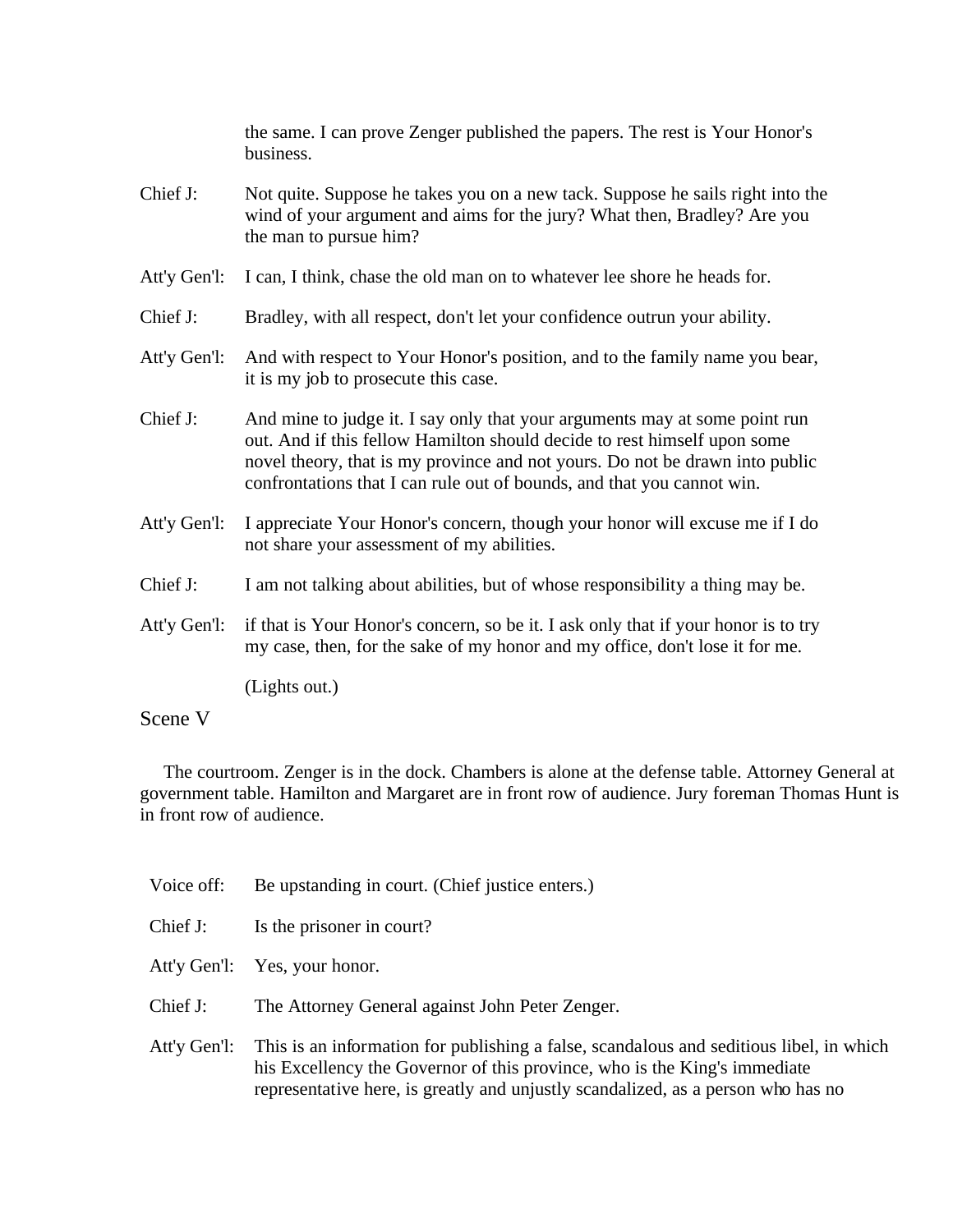regard to law nor justice. In particular, that Zenger did liken the conditions of free subjects of these provinces to slavery on account of proceedings taken by and under the authority of his Excellency the Governor. Some of these libels, more particularly described in the information, were written in a scoffing manner, but with the clearest innuendo and overtones of sedition. Other libels appear in the papers to be placed in evidence. All to the great disturbance of the peace of this province, to the great scandal of our said Lord the King; of his Excellency the Governor and all others concerned in the administration of the government of this province.

- Chief J: John Peter Zenger, you have seen the information against you. How do you plead?
- Zenger: I am not guilty, Your Honor.
- Chief J: And how will you be tried?
- Zenger: By God and my country Your Honor.
- Chief J: Is the jury in court?

(House lights up half. Spot on foreman Thomas Hunt.)

- Hunt: Thomas Hunt, foreman, Your Honor. (Motions to designate audience.) And the other jurors.
- Chief J: Members of the jury, you have heard the charge, and the prisoner's plea of not guilty. And you have heard that he places himself upon the country for trial, which country you are. Hearken to the evidence. (House lights down.)
- Chambers: First, may it please the Court, I have studied the authorities and respectfully submit that proof of a libel requires that some particular person be held up to ridicule, and that it must appear from the paper so clearly who is meant that there is no room to doubt. We believe that when the evidence is received, that Mr. Attorney will fail in his proof on this point. That is, the innuendos referred to will not be made out by the proof, so will show that Mr. Zenger did not mean to refer to the Governor. (Zenger passes chambers a note.) Your Honor, I have also an application. I introduce Andrew Hamilton of the Bar of Gray's Inn, London, and of the city of Philadelphia, as counsel for the prisoner.

(Hamilton hobbles up.)

- Chief J: Your reputation precedes you, Mr. Hamilton.
- Hamilton: As yours precedes you, Mr. Chief Justice.
- Att'y Gen'l: We call Peter Zenger as our first witness.

(Peter Zenger comes forward. Zenger passes Hamilton a note. Hamilton leans back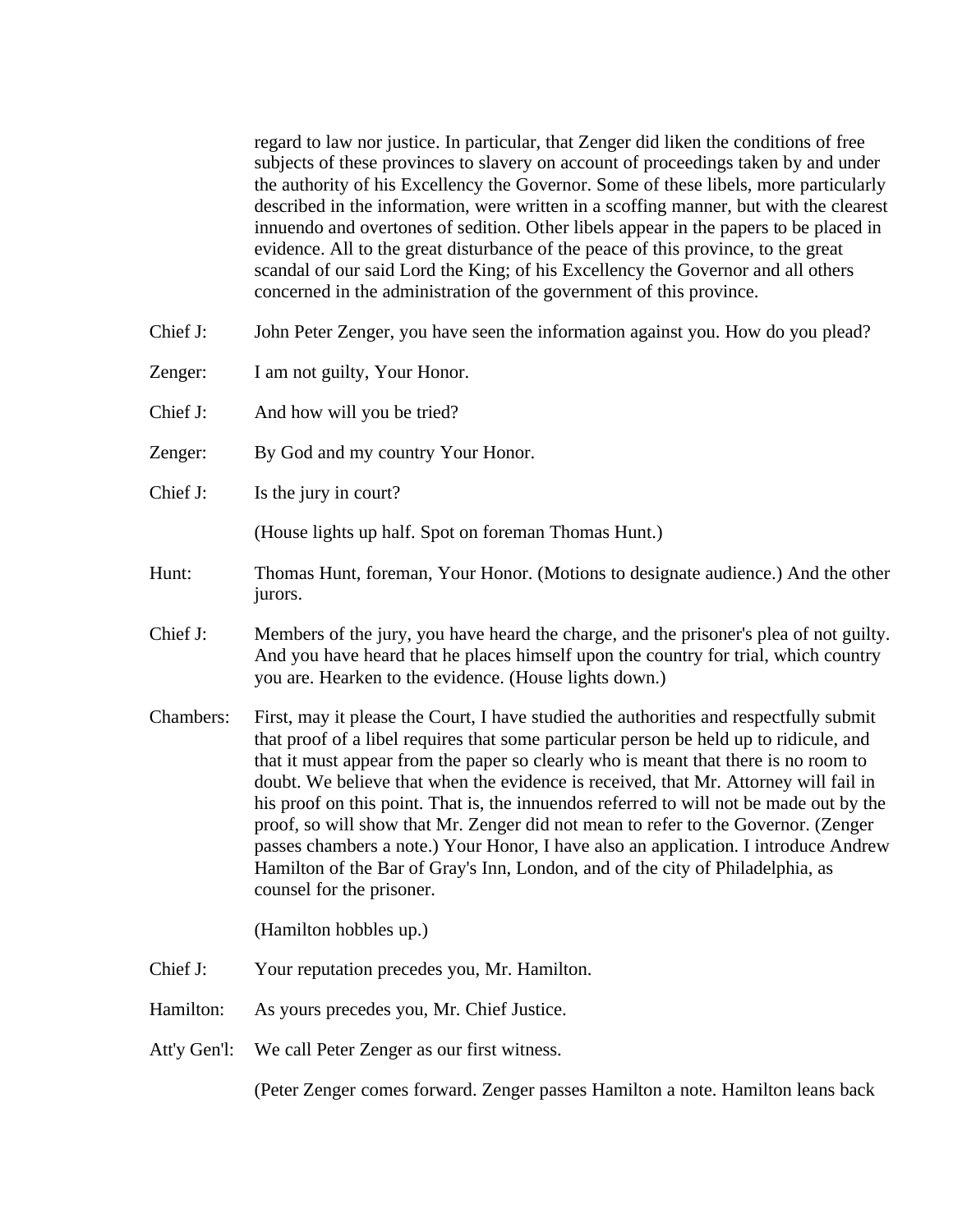to confer. Hamilton rises.)

| Hamilton: |  | What is the purpose of calling this young man. |  |
|-----------|--|------------------------------------------------|--|
|-----------|--|------------------------------------------------|--|

Att'y Gen'l: To prove the publication, by the prisoner Zenger, of these libels.

(Hamilton looks queryingly at Zenger, Sr., who nods vigorously.)

- Hamilton: Very well. I will say that while I agree with Mr. Chambers as to the matters he spoke of, I cannot think it proper for, me to deny the publication of a complaint, which I think it is the right of every freeborn subject to make, when the matters so published can be supported with truth. Therefore, I'll save Mr. Attorney the trouble of examining witnesses to that point.
- Att'y Gen'l: Do I understand that he confesses publishing these papers?
- Chief J: Is that how you wish to be understood, Mr. Hamilton?
- Hamilton: Understood! I wish to be understood as seeing what is plain to everyone in this court. If the boy speaks the truth, his father's liberty may be imperilled. If he lies, he imperils his own. And if he should refuse to give evidence, Your Honor would no doubt commit him for contempt. I wish to be understood that we will have done with this business of calling a child to bear witness against his father. And I, for my client, confess that he printed and published the two newspapers set forth in the information.
- Att'y Gen'l: Then, our witnesses may be discharged. We have no further occasion for them.

(There is about ten seconds of silence. Glances are exchanged between Chief Justice and Attorney General.)

- Chief J: Well, Mr. Attorney, will you proceed?
- Att'y Gen'l: Indeed, sir, as Mr. Hamilton has confessed printing and publishing these libels, I think the jury must find a verdict for the King; for even supposing, as Mr. Hamilton made so bold to suggest, that they were true, the law says they are not the less libelous for that. Nay, indeed, the law says, their being true is an aggravation of the crime.
- Hamilton: Not so neither, Mr. Attorney, there are two words to that bargain. I hope it is not our bare printing and publishing a paper that will make it a libel. The words themselves must be libelous, that is, false, scandalous and seditious, or else we are not guilty.
- Att'y Gen'l: Mr. Hamilton misapprehends the nature of a libel. Government is a great blessing for civilization. Hawkins says, in the pleas of the crown, the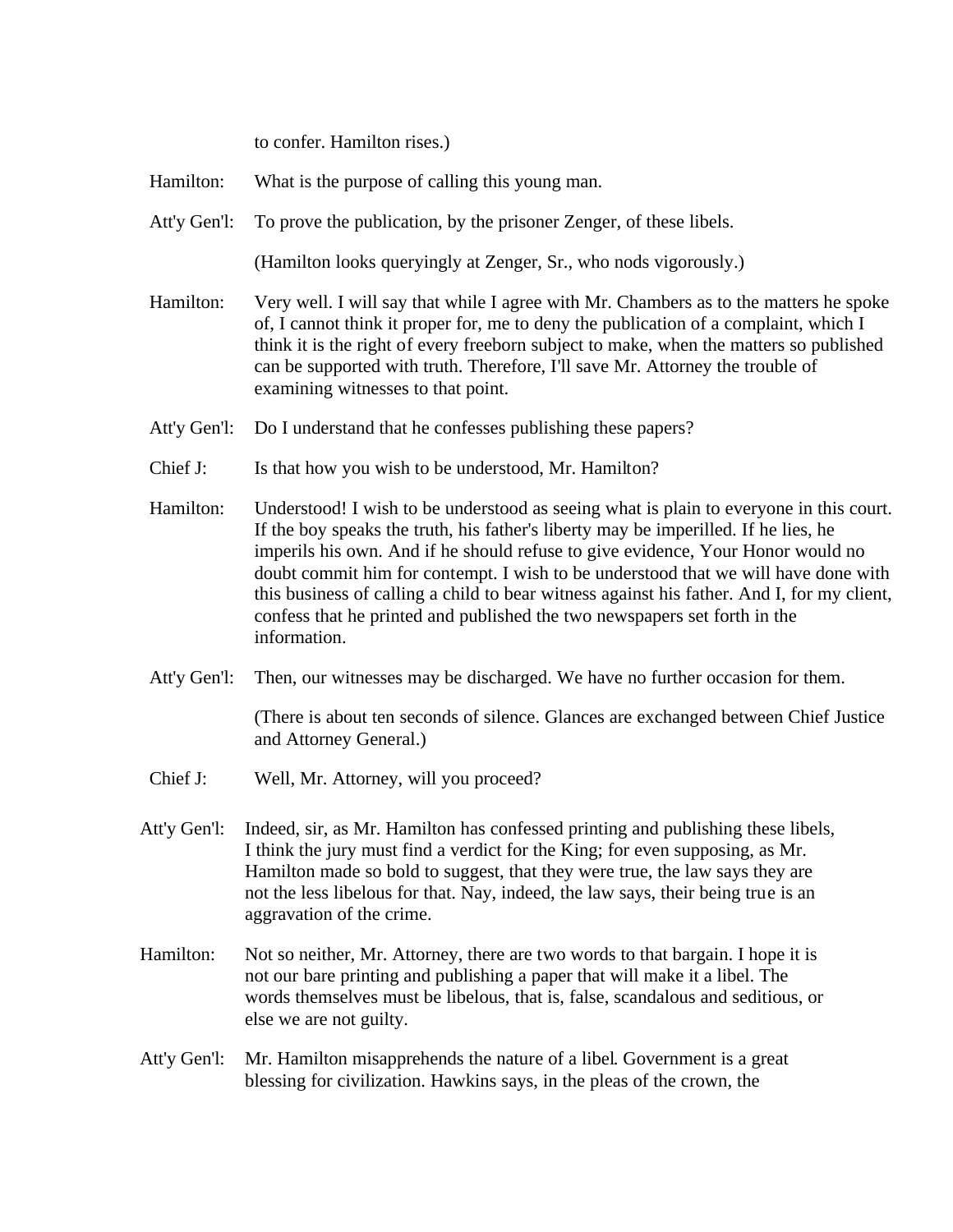following: "It is certain that it is a very high aggravation of a libel, that it tends to scandalize the government, by reflecting on those who are entrusted with the administration of public affairs. Such a libel has a direct tendency to breed in the people a dislike of their government, and incline them to faction and sedition."

This doctrine is so well-settled that we find it in biblical teaching. Did not Paul say, "I wish not brethren, that he was the high priest: For it is written, thou shalt not speak evil of the ruler of the people."

We have set these libels out in the information. Some of them do not in so many words speak of his Excellency the Governor and of his magistrates, but the innuendo is clear. The innuendo is clear.

Moreover, the publisher of a libel, such as the prisoner Zenger, is as much guilty as the author, who sometimes cannot be discovered.

Zenger's paper has scandalized the Governor, the King's immediate representative and the Supreme Magistrate of this province. Nothing could have been more scandalous than to print, as the prisoner did, and is now admitted, that the Governor, Council and Assembly threaten the people of this province with slavery, that law is at and end, that Judges are arbitrarily displaced and new courts erected without consent of the Legislature, that trial by jury is threatened and men's liberties taken away. All this is in these papers, all this passed out of Zenger's hands into the public street.

If these are not libels, I do not know what one is. Yet the liberality and humanity of his Excellency permitted these libels to go on for some little time, before his Excellency at last directed this prosecution to put a stop to this scandalous and wicked practice of libeling and defaming His Majesty's government and disturbing His Majesty's peace.

That, if the Court please, is our submission.

- Chief J: Mr. Hamilton.
- Hamilton: May it please the Court. I agree with Mr. Attorney that government is a sacred thing. I differ very widely from him when he insinuates that the just complaints of a number of men who suffer under a bad administration, is libeling that administration. Had I believed that to be the law, I should not have given this Court the trouble of hearing anything I could say.

Now, I will say that when I read the information, that I could not, with all my poor powers, determine that the Governor was the person referred to in all these papers that Zenger published. I thought that these papers were written by a person with an extraordinary zeal for liberty, and that Mr. Attorney had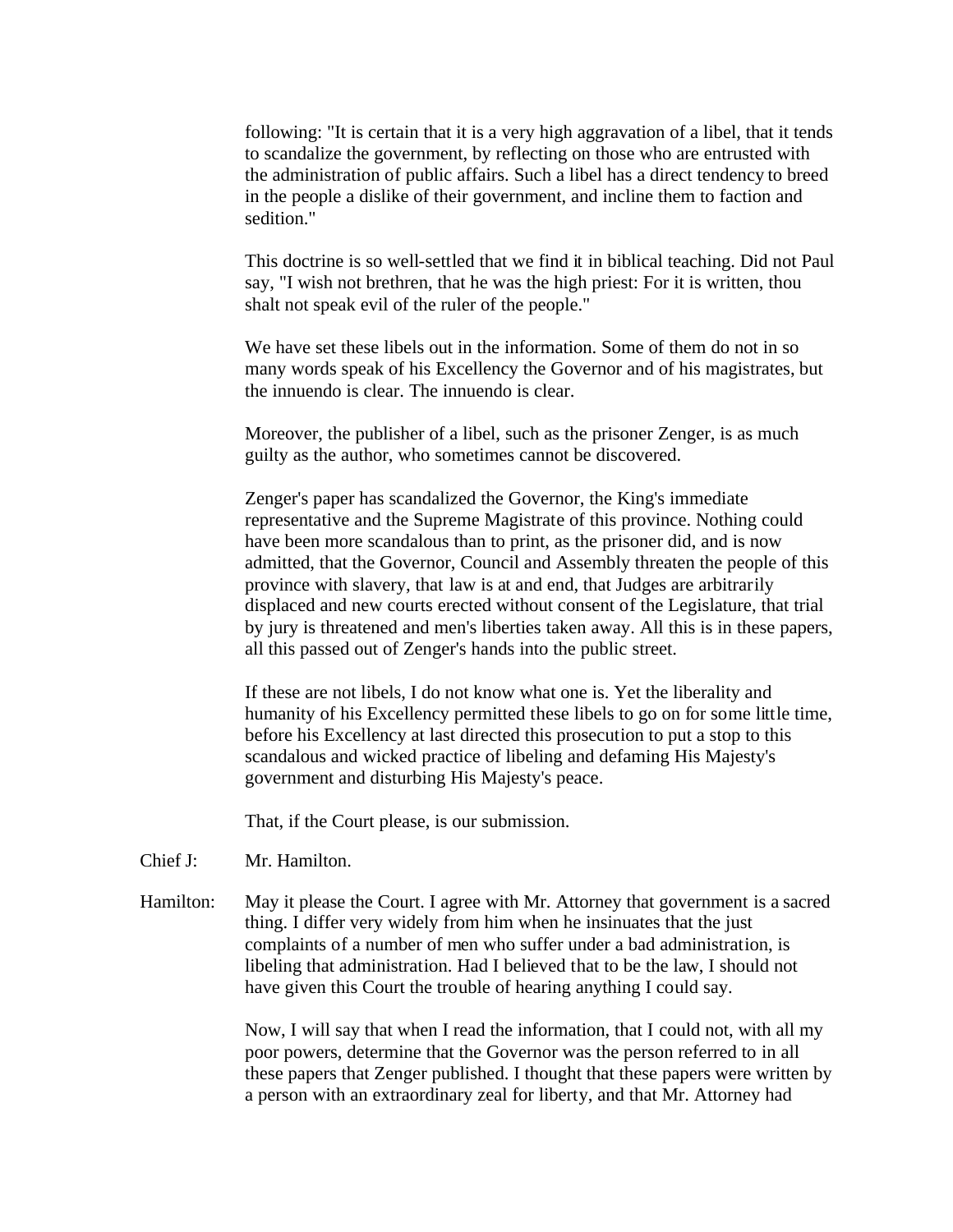reacted out of an extraordinary zeal for power, to correct my client's indiscretion and to show to his superiors that he had their interests in mind.

But that was not so. The *innuendo* by which these words are said to refer to the Governor is not Mr. Attorney's alone. This prosecution, we now hear, was directed by the Governor and Council.

I observe also in court the extraordinary appearance of people in all conditions, and I have reason to think that those in the administration have by this prosecution something more in view, and that the people believe they have a great deal more at stake than I apprehended. Therefore, it becomes my duty to be both plain and particular.

I begin with the authorities that Mr. Attorney brings to court to support his cause. These are Star Chamber cases. Star chamber! Whipping good men through the streets. Breaking dissenters on the rack. I was in hopes that as that terrible court, where those dreadful judgments were given, was long ago torn down as the most dangerous court to the liberties of the people of England that ever was known in that Kingdom, that Mr. Attorney would not have attempted to set up Star Chamber here, nor to make *their* judgments a precedent to *us.* It is well known, if Mr. Attorney does not know it, I hope this Court does, that what would have been judged treason in those days has since not only been practiced as lawful, but the contrary doctrine has been held to be law.

And just as times have made very great changes in the laws of England, so there is good reason that places should do so too.

I speak of Governor Cosby. Is it not surprising to see a subject, upon his receiving a commission from the King to be a Governor of a colony in America, immediately imagining himself to be vested with all the prerogatives belonging to the sacred person of his prince. Is it so hard a matter to distinguish between the Majesty of our Sovereign and the power of a Governor of these plantations. Yet in all the cases that Mr. Attorney has cited, to show the duty and obedience we owe to the Supreme Magistrate, it is the King that is meant, though Mr. Attorney is pleased to urge them as authorities to prove the heinousness of Mr. Zenger's offense against the Governor of New York.

Att'y Gen'l: Your Honor, that is all beside the point. The case is whether Mr. Zenger is guilty of libeling his Excellency, the Governor of New York and indeed the whole administration of the government. Mr. Hamilton has confessed the printing and publishing and nothing is plainer than that the words Zenger used, which are cited in the information, are scandalous, and tend to sedition, and to disquiet the minds of the people. If such papers are not libels, at any time and place, there can be no such thing as a libel.

Hamilton: Of course there are such things as libels. But what Mr. Zenger published is not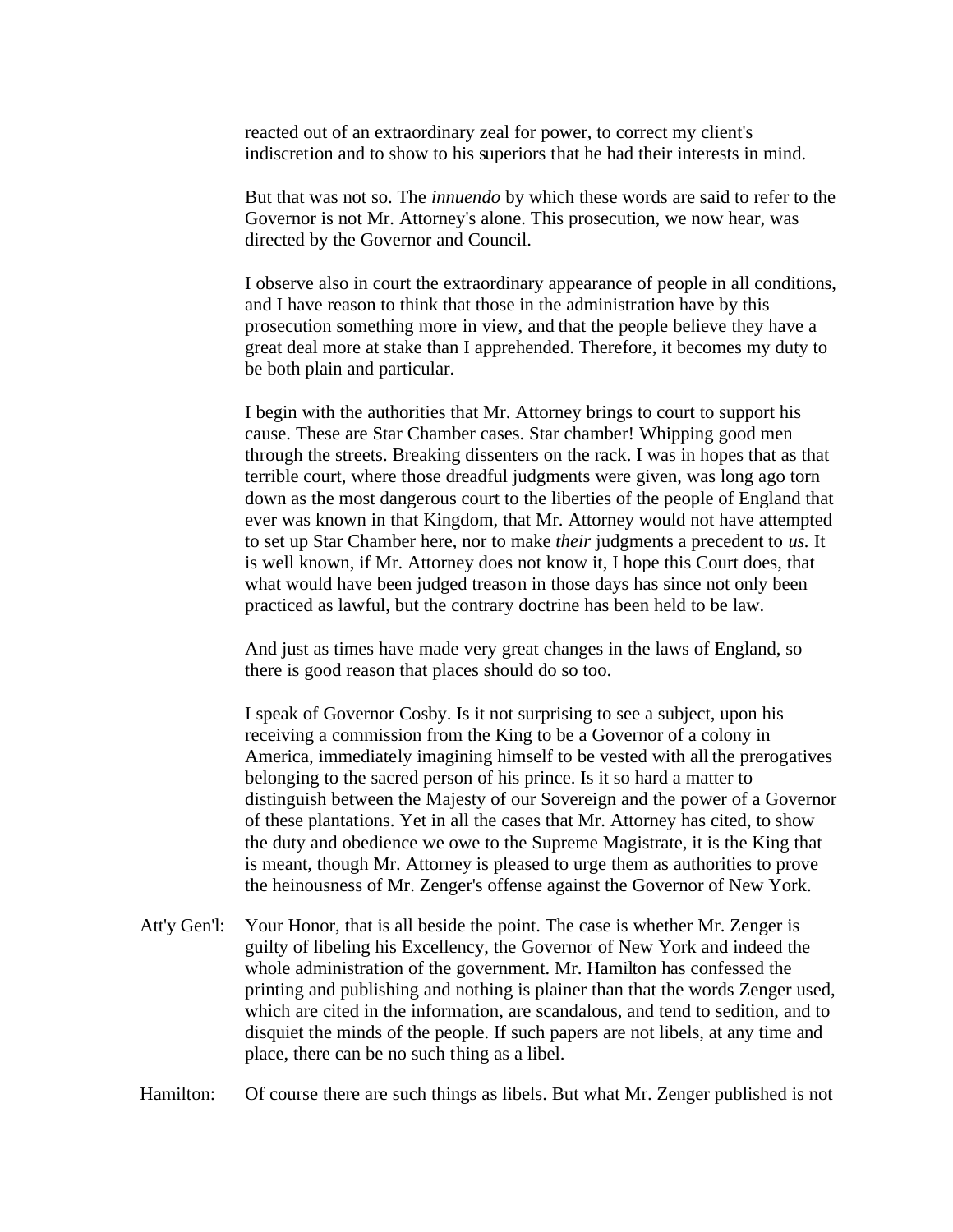one. Mr. Attorney just now used the words scandalous, seditious, tending to disquiet. But, whether by design or not I will not say, he omitted the word false.

- Att'y Gen'l: I think I did not omit the word false, but it has been said already that it may be a libel, even if it be true.
- Hamilton: No. We are to be tried upon this information now before the Court and jury, to which we have pleaded not guilty. We are charged with printing and publishing a certain false, malicious, seditious and scandalous libel. The word false must have some meaning, or else how came it there? I hope Mr. Attorney will not say he put it there by chance, and I submit the information would not be valid without it. I put the case, suppose the information had been for publishing a certain true libel, would that be the same thing? Could Mr. Attorney support that by any precedent in English law?

To show I am in earnest, and save the Court's time, if Mr. Attorney can show us that what Mr. Zenger published about the Governor is false, I will admit that what Mr. Zenger published was scandalous, seditious and a libel. So now the work is shortened, and Mr. Attorney has only to prove the words to be false, and we are guilty.

- Att'y Gen'l: We have nothing to prove. The printing and publishing are confessed. I hope some regard will be had to the authorities that have been produced, and that even if all the words be true, that will not help them. Chief Justice Holt, in his charge to the jury in Tutchin's Case, made no distinction whether Tutchin's papers were false or true. And none ought to be made here. In any case, Your Honor, if it was necessary, which I insist it is not, how can we prove a negative?
- Hamilton: "How can we prove a negative?" Very well, if it seem beyond his powers, we will save Mr. Attorney the trouble of proving this negative. We will prove that these papers, and every word in these papers said to be libels, every word about the Governor and his administration to be true.
- Chief J: (After the Attorney General looks at him appealingly.) You cannot be admitted, Mr. Hamilton, to give the truth of a libel in evidence. A libel is not to be justified, for it is nevertheless a libel that it is true.
- Hamilton: I have not in all my reading met with an authority that says we cannot give the truth in evidence upon an information for a libel.
- Chief J: The law is clear, that you cannot justify a libel.
- Hamilton: We are not "justifying" a libel, we are *not guilty* of any libel. It is always admitted in any criminal case, that the prisoner may present evidence of the truth of the matter, as going to his acquittal by the jury summoned to hear the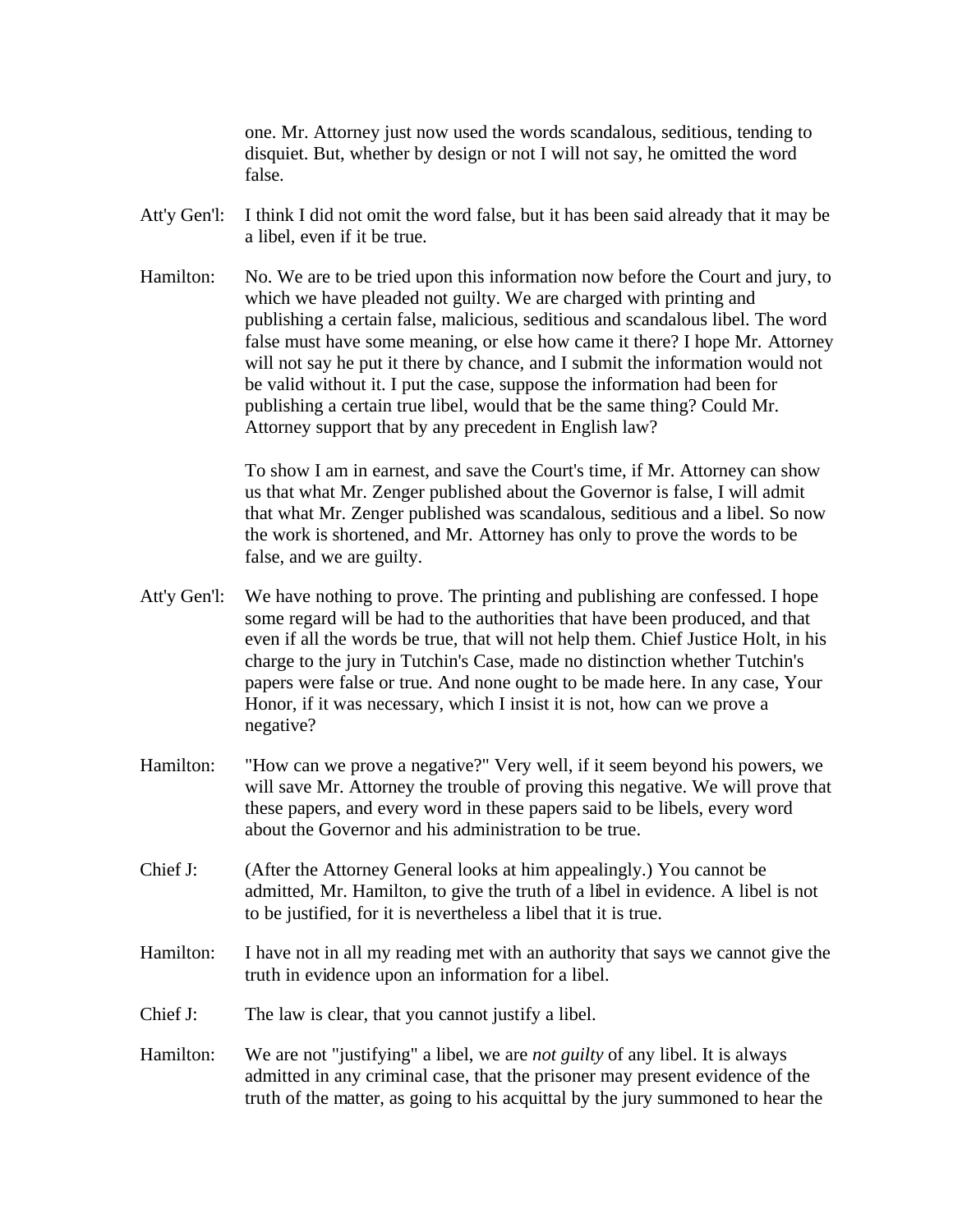facts and decide where the truth lies.

- Chief J: Give me a case that says you may give the truth of a libel in evidence.
- Hamilton: I shall do so. But I beg to observe that the law of libel is a child, if not born, yet nursed up and brought to full maturity in the Court of Star Chamber.
- Chief J: Mr. Hamilton, you'll find yourself mistaken, for in Coke's Institutes you'll find informations for libels, long before the Court of Star Chamber.
- Hamilton: I thank Your Honor. That is an authority I did propose to speak to by and by. But as you have mentioned it, I turn to it now. I think it is in the third volume of Coke's Institutes, under the title "libel." It is the case of John de Northampton, for a letter to one of the King's advisors. But the case of John de Northampton could not be a greater, or at least a plainer, authority for us. By the judgment that my Lord Coke sets out, as the latin text has it, *qua littera continet in se nullam veritatem.* The libelous words were utterly false, and the falsehood was the ground of the crime. And is that not what we contend for? Do we not insist that the falsehood makes the scandal, and both make the libel? And how shall the jury know whether the words in Zenger's paper are true or false but by admitting us to prove them true, since Mr. Attorney will not prove them false? I come to the case of the King against Tutchin, which seems to be Mr. Attorney's chief authority. (Crosses, takes book from the Attorney General's table.) Mr. Attorney is twice mistaken. At his trial Tutchin was asked by the King's Counsel, whether he would say the papers were true, and he never pretended that they were. And, in summing up, Chief Justice Holt turned to the jury and said "you" are to consider the meaning of the words used.

Again in Fuller's Case, the prisoner had made a scandalous and infamous charge of bribery against the late King. Chief Justice Holt said to Fuller, "can you make it appear these words are true? You might have had subpoenas for your witnesses against this day. If you write such things as you are charged with, it lies upon you to prove them, at your peril." Thus said, and thus did, that great Chief Justice, Lord Holt. And now we have acknowledged the printing and publishing of these papers and, with the leave of the Court, we are ready to prove them to be true, at our peril.

- Chief J: Let me see the book. (Chambers crosses to the Chief Justice with book and hands it up. There is a lengthy pause.) Mr. Attorney, you have heard what Mr. Hamilton has said, and the cases he has cited, for having his witnesses examined to prove the truth of the several facts contained in Zenger's papers. What do you say?
- Att'y Gen'l: The law in my opinion is very clear. They cannot be admitted to justify a libel, for by the authorities I have already read to the Court, it is not the less a libel because it is true. I think I need not trouble the Court with reading the cases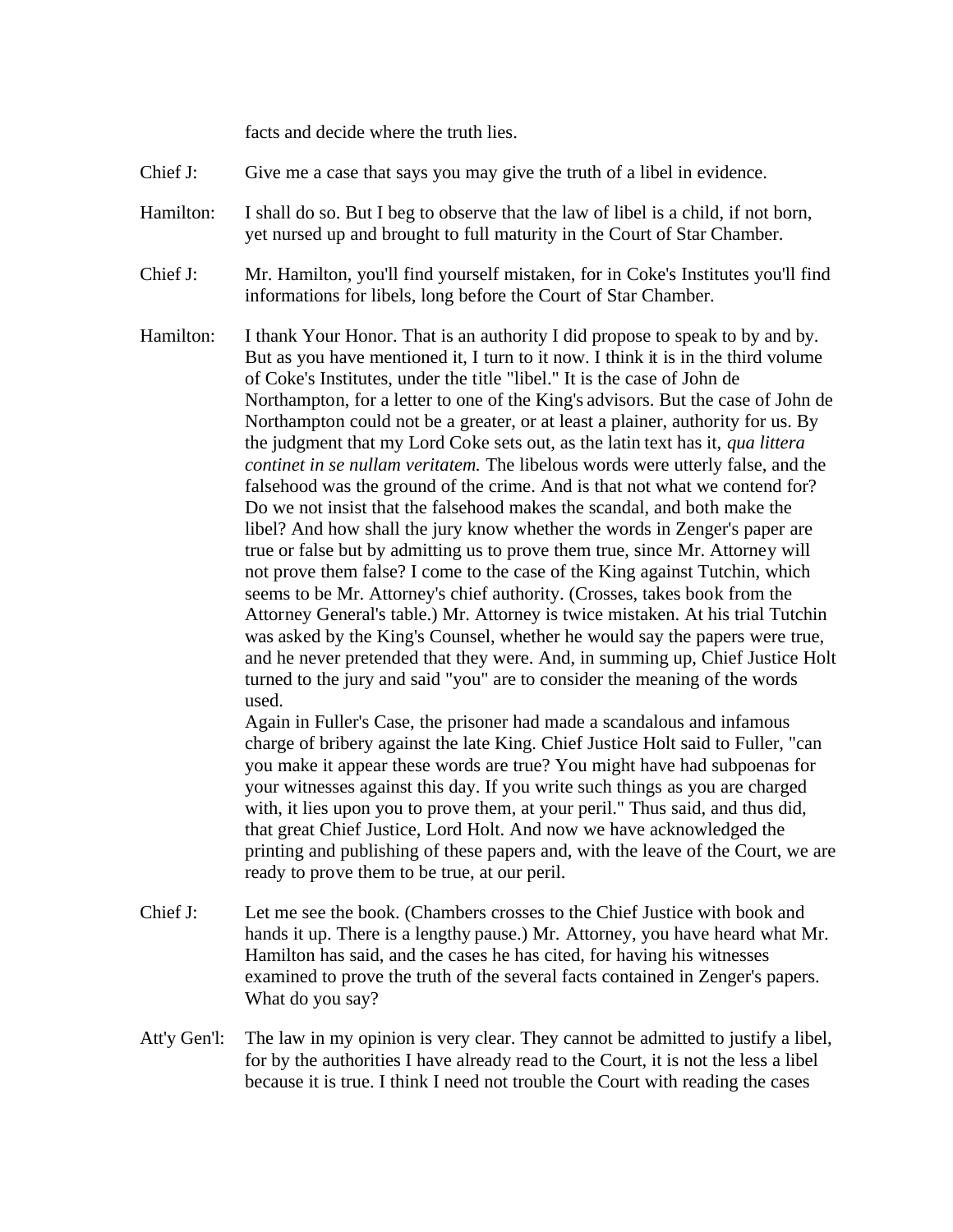over again; the thing seems to be very plain, and I submit it to the Court. (Begins to sit down, then reconsiders.) There is another ground. I see now where Mr. Hamilton is going. He wants to turn this trial into a contest of party and faction, and not a court of law. He would have sedition and scandal paraded from the witness box before this gallery of Zenger's supporters. That is his object, and to curtail such an ambition is the right reason of the law.

- Chief J: Well, Mr. Hamilton, the Court is of the opinion that you may not be permitted to prove the facts in the papers. These are the words of the book, "It is far from being a justification of a libel that the contents thereof are true."
- Hamilton: These are Star Chamber cases . . . .
- Chief J: Mr. Hamilton, the Court has ruled. You are not permitted to argue against the opinion of the Court.
- Hamilton: I have seen the practice in very great courts, and never heard it deemed unmannerly to . . . .
- Chief J: Mr. Hamilton, it is not good manners to argue with the opinion of the Court.
- Hamilton: I will say no more at this time. The Court I see is against us in this point, and that I hope I may be allowed to say.
- Chief J: Use the Court with good manners, and you shall be allowed all the liberty you can reasonably desire.
- Hamilton: I thank Your Honor. (Turns, downstage, towards jury.) Then, gentlemen of the jury, it is to you we must now appeal, for witnesses to the truth of the facts we have offered, and are denied the liberty to prove. I am warranted to apply to you by law and reason.

The law supposes you to be summoned, out of the neighborhood where the fact is alleged to be committed; and the reason of your being taken from the neighborhood is because you are supposed to have the best knowledge of the fact that is to be tried.

To find my client guilty, you must take upon you to say that these papers are false, scandalous and seditious.

I have no fear to put my client's liberty in your hands. You are honest men. The facts we offer to prove were not committed in a corner. They are notoriously known to be true, and therein lies our safety.

And as we are denied the liberty of giving evidence, to prove the truth of what we have published, I will beg leave to lay it down as a standing rule in such cases, that the suppressing of evidence ought always to be taken for the strongest evidence, and I hope it will have that weight with you.

But I will seek to shorten the dispute with Mr. Attorney, and to that end, will he favor us with some standard definition of a libel by which it may be known whether a writing be a libel, yea or not.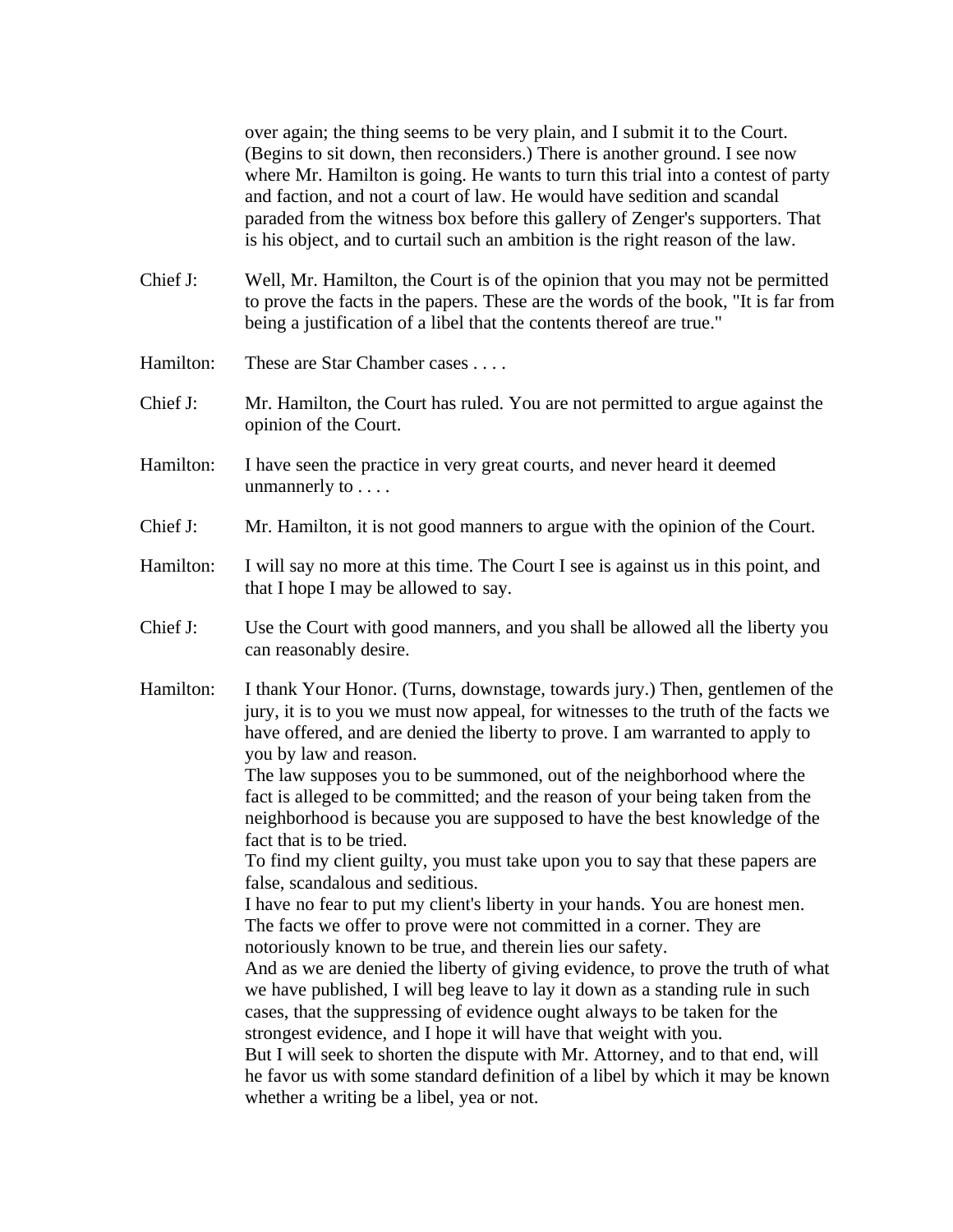- Att'y Gen'l: (Using a book from his table.) A libel is defined in the books: A malicious defamation, expressed either in printing or in writing, tending to blacken the memory of one who is dead, or the reputation of one who is alive. And such a libel may be committed by saying things in a scoffing or ironical manner, such as saying of one known to be a great scholar that he is a good soldier but not a man of learning.
- Hamilton: But how can we know, from reading your books, whether the words of any particular paper, such as Zenger's, are malicious, or defamatory, or, especially, spoken in a scoffing or ironical way. Suppose I said of you, sir, that you are a very worthy gentleman. What rule have you to know if I really mean to say you are a knave and a fool?
- Chief J: Mr. Hamilton, do you think it so hard to know, when words are ironical, or spoke in a scoffing manner? *All* words are libelous or not, as they are *understood.* Those who are to judge of the words must judge whether they are scandalous. There can be no doubt of it.
- Hamilton: I thank Your Honor. I am glad to find the Court of this opinion. Then it follows that you twelve men, the jury, must understand the words in this information against Zenger to be scandalous, that is to say that they refer to the Governor and are false.
- Chief J: (Realizing his error.) no, Mr. Hamilton, the jury may find that Zenger printed and published those papers, and leave it to the Court to judge whether they are libelous. You know this is very common. It is in the nature of a special verdict, where the jury leave the matter of law to the Court.
- Hamilton: I know the jury *may* do so, pleasing Your Honor. But I do likewise know that they may do otherwise. I know they have the right beyond all dispute to determine the law and the fact, and where they do not doubt of the law, they ought to do so.

And the fact is, these papers are true.

In times past it was a crime to speak truth, and in that terrible Court of Star Chamber many worthy and brave men suffered for so doing. And yet even in those bad times, a brave man durst say, "The practice of informations for libels is a sword in the hands of a wicked King, and an arrant coward, to cut down and destroy the innocent. Neither one can revenge himself in another manner: The King cannot, because of his High Station; and the coward dares not, because of his want of courage."

- Att'y Gen'l: Have a care, Mr. Hamilton, what you say. I don't like those liberties.
- Hamilton: Oh, no, Mr. Attorney. You surely won't be making any applications to stop my speaking.
- Chief J: Gentlemen! This is a court of law.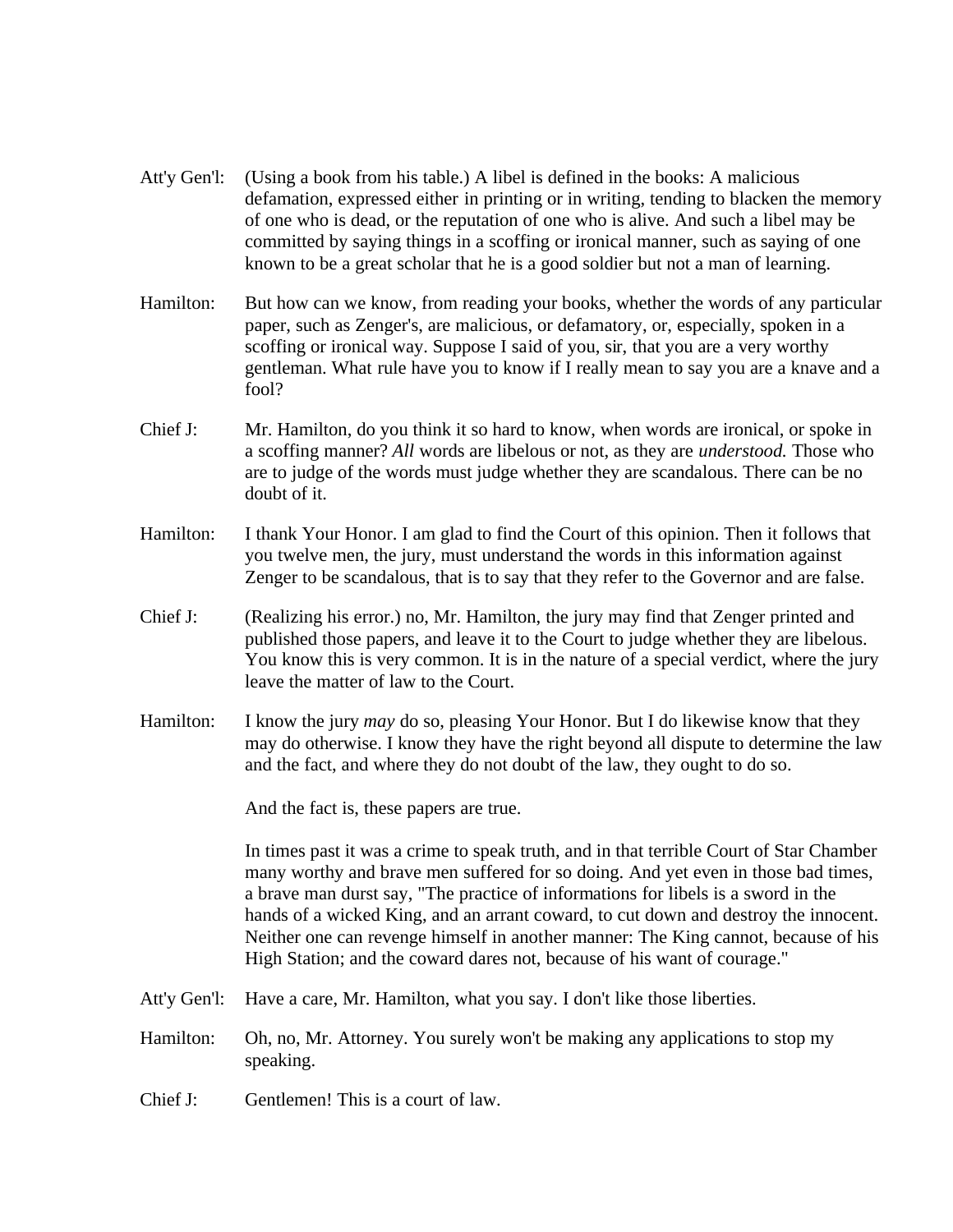Hamilton: All men agree that we are governed by the best of Kings, and there is no question in point of duty to my King. But men in authority are not exempt from observing the rules of common justice. And what are we subjects here to do about Governors who refuse to tolerate complaints of any kind about their own government. We are told that they will answer a suit in Westminster, in London, for a wrong done here, but who among us can leave family and home and to prosecute a Governor in London for an injury suffered here.

> So what is a man to do, except to tell his sufferings to his neighbor? And when he is prosecuted for libel, what safety does he have except that a jury will follow the law and say, "not guilty"?

And by the law I do not mean old and discredited doctrine. There is heresy in law, as well as in religion, and both have changed very much. We well know that not two centuries ago, a man would have been burnt as a heretic for expressing such opinions in matters of religion as are publicly written and printed at this day. I presume that even in New York, men take this freedom, yet I have heard of no information brought by Mr. Attorney for any offences of this sort.

From which I think it is pretty clear that, in New York, a man may make very free with his god, but he must take special care what he says of his Governor.

Members of the jury, a glorious revolution pulled down the Court of Star Chamber. And the reason assigned was that the proceedings of that Court, even though the greatest men of the realm, nay and a Bishop, too—holy man—sat upon it, had by experience been found to be an intolerable burden.

The people of England clearly saw the danger of entrusting it to these great men to say what was scandalous and seditious, false or ironical. And if Parliament thought this power of judging was too great to be trusted with men of the first rank in the Kingdom, without the aid of a jury, I hope I can be excused for saying that the jury are the proper judges in this case, of what is false at least, if not of what is scandalous and seditious.

- Att'y Gen'l: Where is it written that juries are to cut and tailor the law to the fashion set by wandering advocates? What is the case for that?
- Hamilton: Where? I may be pardoned for referring to the case of William Penn, for whose family I was at one time counsel. It seems that Mr. Penn and Mr. Mead, being Quakers, were shut out of their meeting house by official order. They then preached in Gracechurch Street to people of their own persuasion. The jury refused to convict them. The Court was so offended that they fined the jurors forty marks apiece, and committed them till paid. But Mr. Bushel, of that jury, valued the right of a juryman and the liberty of his country more than his own, refused to pay the fine. From whence we get the judgment in Bushel's Case, by Chief Justice Vaughn, that judges, howsoever great they be, have no right to punish a jury, for not finding a verdict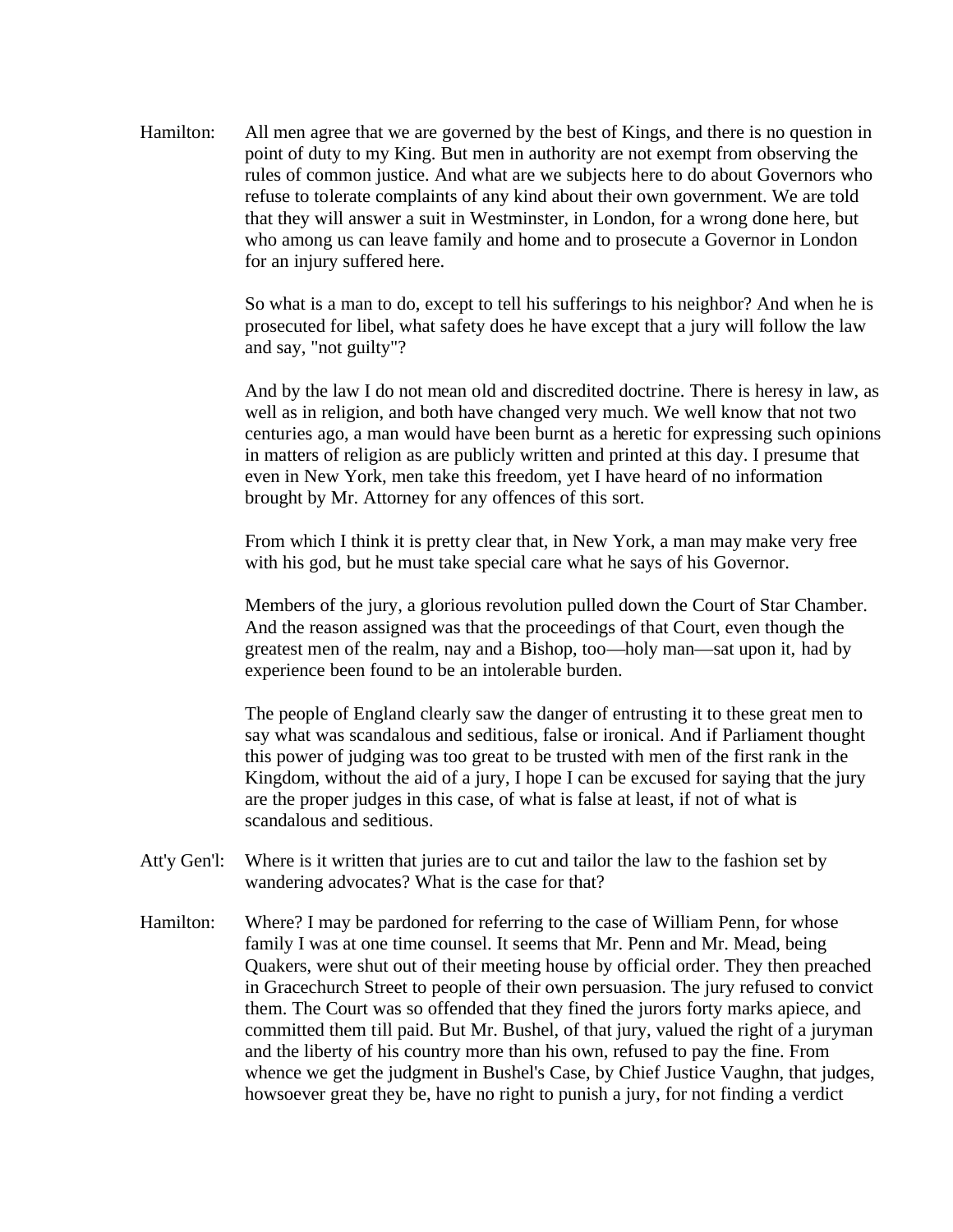according to the direction of the Court.

- Chief J: I remind you, Mr. Hamilton, that Bushel's Case limits not at all the power of judges to punish lawyers, howsoever clever they be, who tell juries to take law into their own hands.
- Hamilton: I thank Your Honor. I am doing all in my power to stay within the bounds the Court has set.

Members of the jury, when you come to judge the meaning of these words, you may watch out for what Mr. Attorney claims to be the *innuendos.* Zenger's paper does not always call the Governor by his name, nor does it do more than protest this or that exaction in general terms. Yet Mr. Attorney has said that the forbidden reference to the Governor may be supplied by *innuendo*, that is by Mr. Attorney's pretending to know what is really meant. For example, Zenger's paper speaks of "the condition of the people of New York," but Mr. Attorney charges in his information that Zenger really *meant* the deplorable condition of the people of New York.

I sincerely believe that if some person were to go through the streets of New York these days, and read a part of the bible, if it was not known to be such, Mr. Attorney, with the help of his *innuendos*, would easily turn it into a libel. Suppose someone should repeat, in a manner not pleasing to his betters, from the 56th chapter of Isaiah, "His watchmen are blind, they are ignorant. . . Yea, they are greedy dogs which can never have enough." But to make this a libel, there is, according to Mr. Attorney's doctrine, not more wanting but the aid of his skill, in the right adapting of his *innuendos*, as for instance, "His watchmen (*innuendo*, the Governor's Council and Assembly) are all blind, they are ignorant (*innuendo*, they will not see the dangerous designs of his Excellency). Yea, they (*innuendo*, the Governor and Council) are greedy dogs, which can never have enough (*innuendo*, enough of riches and power).

Such an instance is only fit to be laughed at, but I may appeal to Mr. Attorney himself if this is no more than with some of his innuendos.

Once you have disposed of this question of *meaning,* you confront the matter squarely: Have these papers been shown to be false. I . . .

Chief J: Mr. Hamilton, the Court is watching you.

Hamilton: And Mr. Hamilton is watching the Court, Your Honor. Very carefully, indeed.

> Gentlemen, if you upon reading these papers be of the opinion that there is no falsehood in them you ought to say so, because you don't know whether others, and I mean the Court, will be of that opinion. It is your right to do so,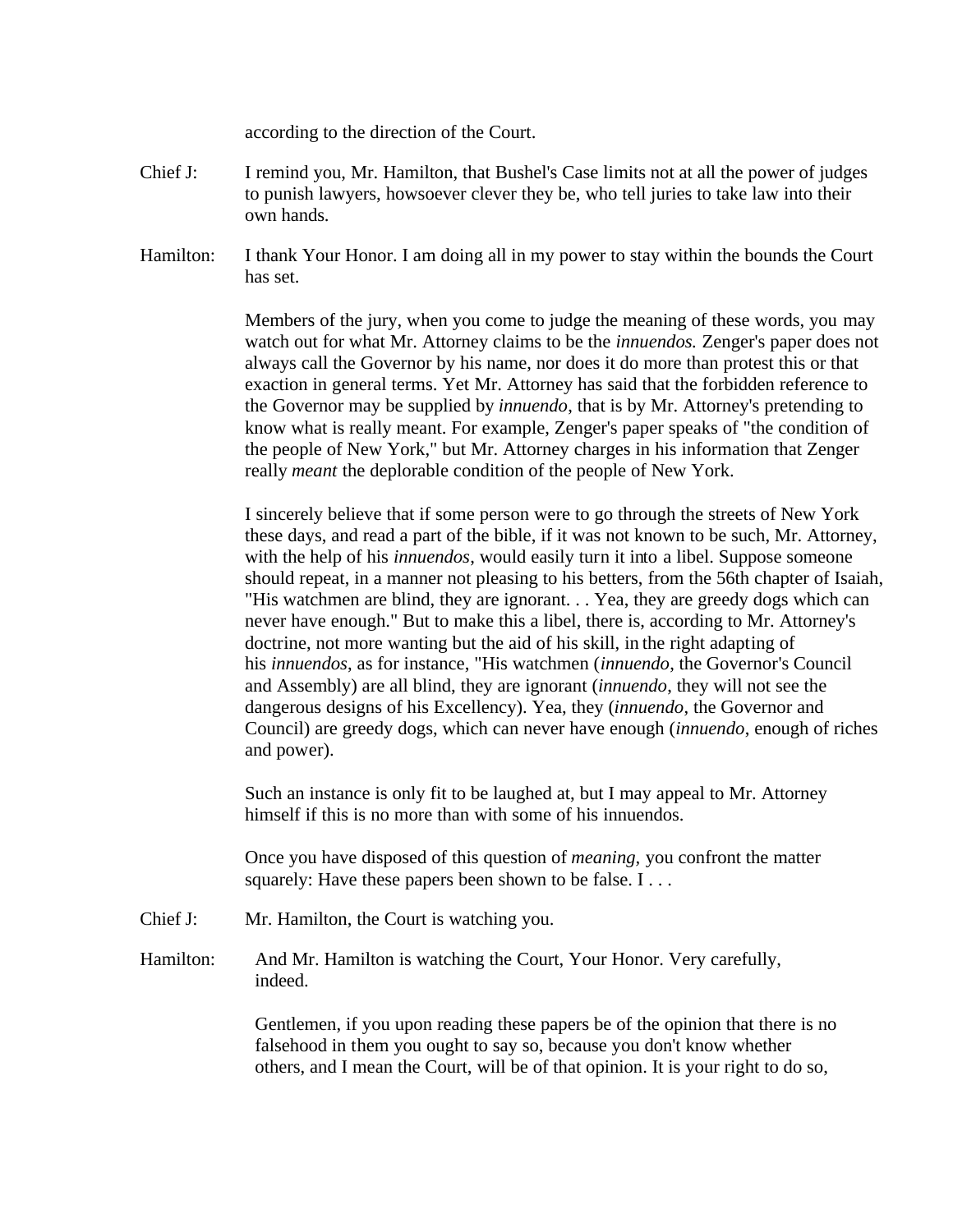and there is much depending upon your resolution and your integrity.

To a generous mind, the loss of liberty is worse than death, yet we know there have been powerful men in all ages, who for the sake of preferment, or some imaginary honor, have freely lent a helping hand to oppress, nay to destroy, their country.

Power, you see, may be compared to a great river. If you keep it within its due bounds it is both beautiful and useful. But when it overflows its banks, it is then too impetuous to be stemmed. It bears down all before it, and brings destruction and desolation wherever it comes. If this is the nature of power, let us least do our duty, and like wise men, who value freedom, use our utmost care to support liberty, the only bulwark against lawless power, which in all ages has sacrificed to its wild lust and boundless ambition, the blood of the best men that ever lived.

I am not equal to this undertaking. As you can see, I labor under the weight of many years, and am borne down with great infirmities of body. Yet old and weak as I am, I should think it my duty if required to go to the utmost part of the land, where my service could be of any use. At the question before you, gentlemen of the jury, is not of small or private concern. It is not the cause of the poor printer, nor of New York alone. No! It may in its consequence affect every freeman that lives under a British government on the main of America. It is the best cause. It is the cause of liberty.

(He sits down, exhausted.) Chief J: Mr. Attorney?

Att'y Gen'l: May it please the Court. Mr. Hamilton has gone greatly out of his way, more greatly even than the journey from Philadelphia to New York, to entertain us. I see that he has made himself quite merry, and some other people as well. But did you listen to the cases he chose to cite, and the parts of them to which he clung? There is no Bushel's Case here, nor any case of a Quaker rioting in Gracechurch Street. There is only the case of a printer, the prisoner Zenger, that the jury has to consider. All you need for your verdict, members of the jury, is to reflect that Zenger printed and published not one but two scandalous libels, which very clearly reflected upon his Excellency the Governor and the principal men concerned in the administration of this government. And now, Zenger has confessed, through his counsel, the printing and the publishing. This being confessed, and the scandalous nature of these papers appearing beyond doubt, I have the greatest confidence in referring you to the Court for your direction upon this case.

> His Majesty's Kingdom and dominions may be likened to a house for all his subjects. The laws he makes in parliament are the nails, pegs, joists and rafters of that house. If you take it upon yourselves, as subjects, to pull up the nails, or break the rafters, I warn you that you may be embarked upon a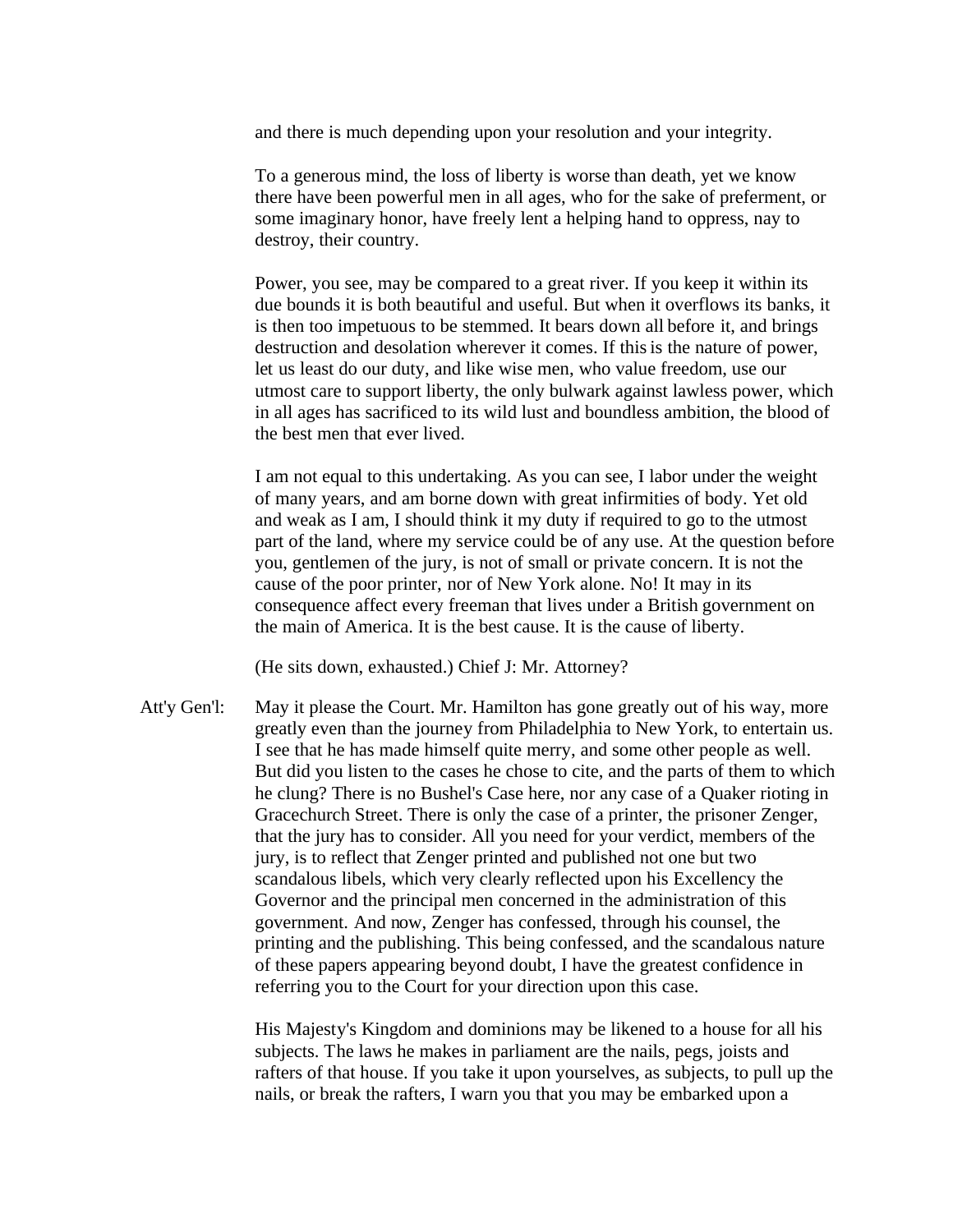mischief that ends in tumult and disarray. If you have a care, as loyal subjects, you will respect this structure of laws that His Majesty has built. You will then return a verdict according to the law *and* the evidence: a verdict of guilty.

Chief J: Gentlemen of the jury. There is not a man or woman in this room who can doubt what Mr. Hamilton has tried to do upon this occasion. He has taken great pains to show how little regard juries are to pay to the opinion of judges. And his insisting so much upon the conduct of some judges in trials of this kind is done no doubt with a design that you should take but very little notice of what I might say upon this occasion. I shall therefore only observe to you that, as the facts or words of the information are confessed, the only thing that can come in question before you is, whether the words set forth in the information make a libel. And that is a matter of law, no doubt, and you may leave it to the Court. As Lord Chief Justice Holt once told a jury, "To say that corrupt officers are appointed to administer affairs is certainly a reflection on the government. If individuals should not be called to account for possessing the people with an ill opinion of the government, no government can subsist." You will consider your verdict.

> (House lights up half. Spot on foreman of jury. House lights down. Hunt comes forward.)

- Chief J: Have you a verdict?
- Thom. Hunt: We have, Your Honor. We find the defendant John Zenger "not guilty".
- Chief J: The prisoner is discharged. This court is adjourned without day.

(Reaction at counsel table. Judge and Attorney General exit. Lights down on bench. Alexander, Margaret, Hunt and Peter Zenger come forward. Zenger and Hamilton embrace. Margaret and Hamilton embrace. Handshaking all around.)

- Alexander: You must come with us, sir. To the Black Horse tavern. They are going to present you the liberty of New York.
- Hamilton: Alexander, whoever "they" are, they do not have the "liberty of New York." All we did was to free Zenger here. The liberty of New York will have to be won on some other day, and perhaps in some other manner.
- Alexander: They mean to toast your victory.
- Margaret: Father should rest. You see how tired he is.
- Hamilton: Now Margaret, it is bad manners not to raise a cup to a jury's verdict, when it goes your way. Of course, if it doesn't go your way, it is the usual practice to